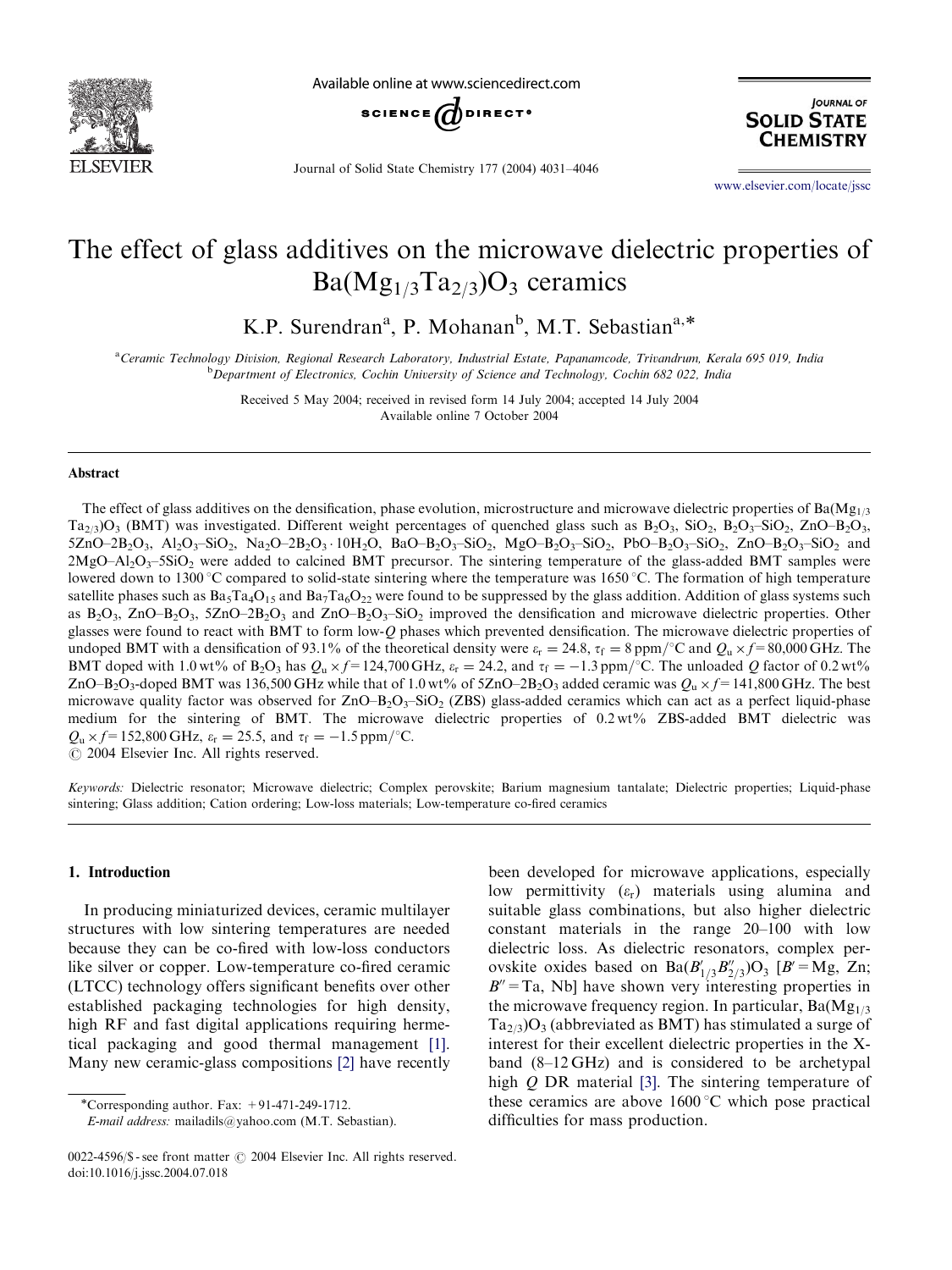A number of strategies have been worked out to reduce the sintering temperature of low-loss materials such as (a) chemical synthesis [\[4–6\],](#page-15-0) (b) using starting powders with smaller particle size [\[7\]](#page-15-0) and (c) liquidphase sintering [\[8\]](#page-15-0) by adding low melting additive into the ceramic. The chemical synthesis of BMT is not a suitable method for industrial production due to the complexity of the procedures involved, high cost of production and comparatively poor microwave dielectric properties [\[9\].](#page-15-0) Chen et al. [\[10\]](#page-15-0) used NaF as the low melting additives for BMT which suppressed the formation of barium tantalate secondary phases, but the formation of  $Na<sub>3</sub>TaO<sub>4</sub>$  on the surface has to be controlled to ensure the formation of completely ordered BMT. Boric oxide and copper oxide are the well-known liquid-phase sintering promoters. But there are reports [\[2\]](#page-15-0) that multi-component glasses are more effective than single-component glass to reduce the sintering temperature of ceramics without considerably damaging the physical properties of the matrix. Recent research trends suggest that glass addition is a useful tool for producing low-loss ceramics like [\[11,12\]](#page-15-0)  $(Zr,Sn)TiO<sub>4</sub>, [13–15] Ba<sub>2</sub>Ti<sub>9</sub>O<sub>20</sub>, [16–18] BaTi<sub>4</sub>O<sub>9</sub> and$  $(Zr,Sn)TiO<sub>4</sub>, [13–15] Ba<sub>2</sub>Ti<sub>9</sub>O<sub>20</sub>, [16–18] BaTi<sub>4</sub>O<sub>9</sub> and$  $(Zr,Sn)TiO<sub>4</sub>, [13–15] Ba<sub>2</sub>Ti<sub>9</sub>O<sub>20</sub>, [16–18] BaTi<sub>4</sub>O<sub>9</sub> and$  $(Zr,Sn)TiO<sub>4</sub>, [13–15] Ba<sub>2</sub>Ti<sub>9</sub>O<sub>20</sub>, [16–18] BaTi<sub>4</sub>O<sub>9</sub> and$  $(Zr,Sn)TiO<sub>4</sub>, [13–15] Ba<sub>2</sub>Ti<sub>9</sub>O<sub>20</sub>, [16–18] BaTi<sub>4</sub>O<sub>9</sub> and$ [\[19–21\]](#page-15-0) ( $Mg<sub>0.5</sub>Ca<sub>0.5</sub>$ )TiO<sub>3</sub> at relatively low temperatures of sintering. As an initial study on the interaction of a glass flux with complex perovskite BMT ceramic, Cheng et al. [\[22,23\]](#page-15-0) observed that adding MgO–CaO–Al<sub>2</sub>O<sub>3</sub>–  $SiO<sub>2</sub>$  (MCAS) glass to BMT decreased the sintering temperature down to 1300 °C but the  $Q_{\text{u}} \times f$  value has been considerably lowered (9700 GHz) which cannot be afforded in industrial production. In a recent research report Pollet et al. [\[24\]](#page-15-0) suggested that a combination of  $B_2O_3$  and LiNbO<sub>3</sub> can act as a good medium for liquidphase sintering in BMT but the densification  $(< 95\%)$ and quality factor are not good for applications in multilayer devices. So the search for the right glass composition which aids the vitreous sintering of fully ordered BMT without affecting low-loss quality of the ceramic is a highly challenging problem in microwave ceramics.

After conducting a detailed investigation on the dielectric properties of glasses at ultra-high frequencies, Navias et al. [\[25\]](#page-15-0) noted that the dielectric losses of borosilicate glasses are comparatively lower than alkalicontaining glasses. This is due to the fact that in the latter, alkali ions which are weakly held in the glassy network, absorb energy and eventually give rise to dielectric loss. On the other hand, borosilicate glasses [\[25,26\]](#page-15-0) have continuous atomic structures, with  $SiO<sub>4</sub>$ and  $BO_3$  configurations joined to form  $(-Si-O-B-O)$ linkages, will have high electrical resistance and low dielectric loss. In a recent study [\[27\]](#page-15-0), the microwave dielectric properties of a few borosilicate glasses  $(BaO-B_2O_3-SiO_2, PbO-B_2O_3-SiO_2$  and  $ZnO-B_2O_3 SiO<sub>2</sub>$ ) have been reported in which it was observed that the  $\tau_f$  of all these glasses are negative. As cited above, a large number of papers were published on the interaction of glasses with low-loss microwave dielectrics. But the vitreous-phase densification and dielectric loss aspects of silicate/borate and borosilicate glasses in complex perovskites such as BMT which can provide useful information to research on LTCC materials, has not been discussed before. Hence, we have carried out a comprehensive investigation on the liquid-phase sintering effects in BMT using a number of glass systems such as  $B_2O_3$ ,  $SiO_2$ ,  $B_2O_3-SiO_2$ ,  $ZnO-B_2O_3$ ,  $5ZnO-2B_2O_3$ ,  $\text{Al}_2\text{O}_3\text{-SiO}_2$ ,  $\text{Na}_2\text{O}-2\text{B}_2\text{O}_3\cdot 10\text{H}_2\text{O}$ ,  $\text{BaO}-\text{B}_2\text{O}_3\text{-SiO}_2$ ,  $MgO-B_2O_3-SiO_2$ , PbO–B<sub>2</sub>O<sub>3</sub>–SiO<sub>2</sub>, ZnO–B<sub>2</sub>O<sub>3</sub>–SiO<sub>2</sub> and  $2MgO-2Al_2O_3-5SiO_2$  in an effort to find out an ideal glass system which promotes liquid-phase sintering without deteriorating the microwave dielectric properties. The aims of the research work on BMT with glass addition are (a) to reduce the preparation temperature of BMT and thereby the cost of production without any deterioration in the microwave dielectric properties, (b) to probe the relation between structural order and quality factor, (c) to suppress the formation of secondary phases such as barium tantalates which are detrimental to the microwave quality factor and (d) to improve the microwave dielectric properties of BMT. The influence of the above mentioned glasses on the phase structure, densification, cation ordering and microwave dielectric properties of BMT ceramics are discussed.

#### 2. Experimental

The glass powders used in this investigation were divided into three categories: (i) primary glasses such as  $B_2O_3$  (abbreviated as B),  $SiO_2$  (S), (ii) binary glasses such as  $B_2O_3-SiO_2$  (BS),  $ZnO-B_2O_3$  (ZB),  $5ZnO-2B_2O_3$ (5Z2B),  $Al_2O_3-SiO_2$  (AS),  $Na_2O-B_2O_3$  (NB), and (iii) ternary glasses such as  $BaO-B_2O_3-SiO_2$  (BBS), MgO–  $B_2O_3-SiO_2$  (MBS), PbO–B<sub>2</sub>O<sub>3</sub>–SiO<sub>2</sub> (PBS), ZnO–  $B_2O_3-SiO_2$  (ZBS) and  $2MgO-Al_2O_3-SSiO_2$  (MAL). For synthesizing glasses, high purity (99.9%) oxides/ carbonates were weighed stoichiometrically and mixed for 2 h in an agate mortar with pestle using deionized water as the medium. It was then melted in a platinum crucible above their deformation temperature (see [Table 1\)](#page-2-0), quenched and powdered. The formation of the glass was confirmed using powder diffraction method. To measure the dielectric properties of the glasses, the powders were added with PVA binder, compacted uniaxially to form thin cylindrical pucks with 14 mm diameter and 1 mm thickness at a pressure of 100 MPa and were sintered at temperatures less than their respective deformation points (see [Table 1\)](#page-2-0). The polished thin pellets were electroded by coating silver on both sides in the form of ceramic capacitors and were used for dielectric measurements at low frequencies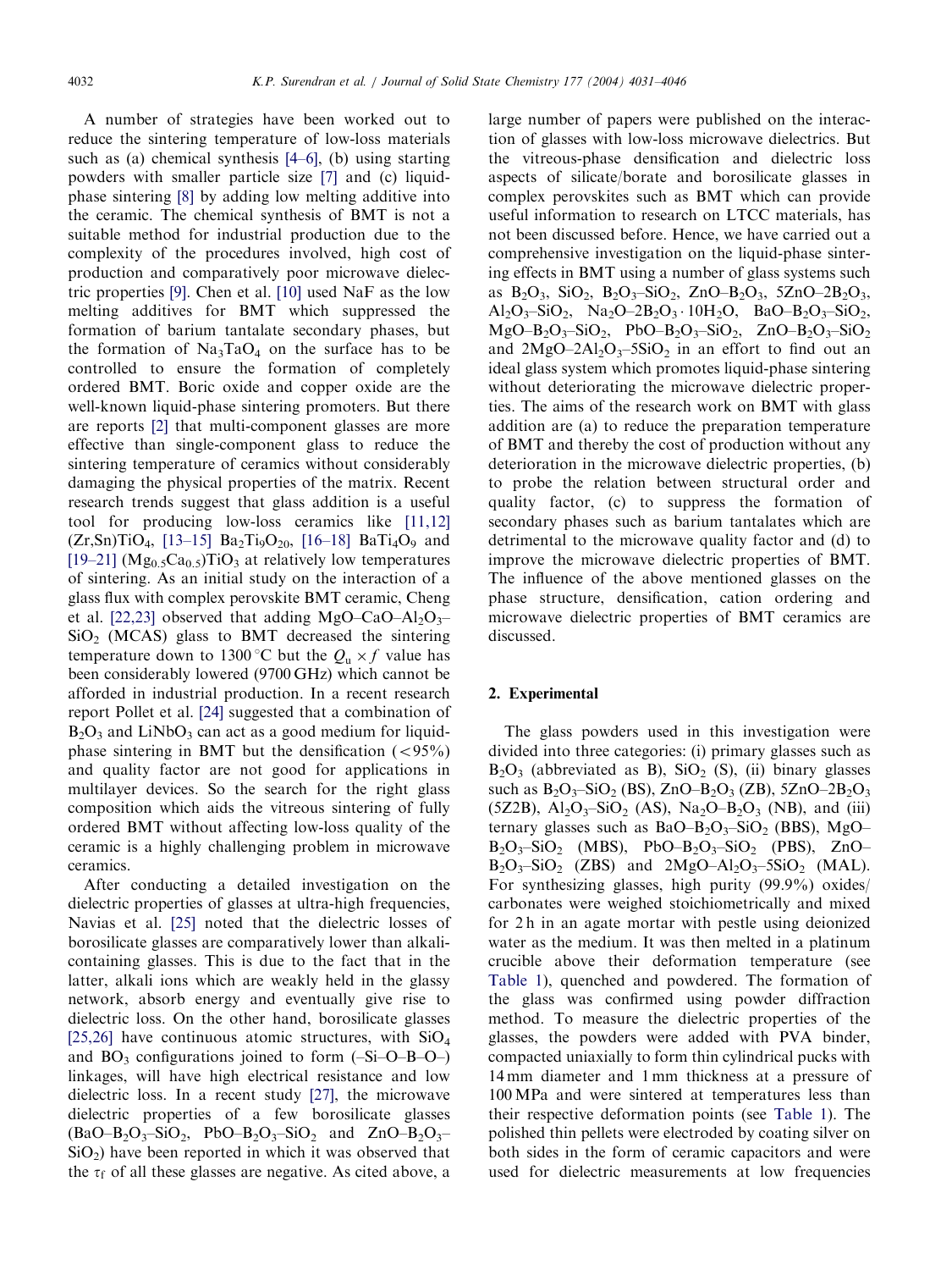<span id="page-2-0"></span>Table 1 Physical and electrical properties of glasses

| Glass code | Composition (approximate) (mole%)                                              | Density | Softening temp. $(^{\circ}C)$ | $\varepsilon_{\rm r}$ | Tan $\delta$ (at frequency)   | Ref.   |
|------------|--------------------------------------------------------------------------------|---------|-------------------------------|-----------------------|-------------------------------|--------|
| B          | $99: B_2O_3$                                                                   | 2.46    | 450                           | 2.47                  | $5.5 \times 10 - 3$ (1 MHz)   | $[52]$ |
| S          | 99:SiO <sub>2</sub>                                                            | 2.60    | 1600                          | 3.7                   | $4.0 \times 10 - 4$ (1 MHz)   | [31]   |
| <b>BS</b>  | $40:B_2O_3, 60:S_1O_2$                                                         | 2.23    | 820                           | 4.6                   | $9.0 \times 10 - 4$ (1 MHz)   | [52]   |
| ZB         | 50:ZnO, 50:B <sub>2</sub> O <sub>3</sub>                                       | 3.61    | 610                           | 6.9                   | $9.4 \times 10 - 3$ (16 GHz)  | $[27]$ |
| 5Z2B       | 71:ZnO, 29:B <sub>2</sub> O <sub>3</sub>                                       | 2.19    | 567                           | 4.21                  | $3.3 \times 10 - 3$ (1 MHz)   | [52]   |
| AS.        | $50:Al_2O_3$ , $50:SiO_2$                                                      | 2.60    | 850                           | 8.06                  | $9.7 \times 10 - 3$ (1 MHz)   | [52]   |
| NB         | 8: Na <sub>2</sub> O, 15: B <sub>2</sub> O <sub>3</sub> , 77: H <sub>2</sub> O | 2.80    | 75                            | 10.2                  | $2.1 \times 10 - 1$ (1 MHz)   | [52]   |
| <b>BBS</b> | 30:BaO, $60:B_2O_3$ , $10:S_1O_2$                                              | 3.40    | 627                           | 7.2                   | $4.4 \times 10 - 3$ (15 GHz)  | $[27]$ |
| <b>MBS</b> | $40: MgO, 40:B2O3, 20:SiO2$                                                    | 3.18    | 950                           | 5.01                  | $2.3 \times 10 - 3$ (1 MHz)   | [52]   |
| <b>PBS</b> | 40:PbO, $40:B_2O_3$ , $20:S_1O_2$                                              | 4.31    | 448                           | 12.9                  | $7.1 \times 10 - 3$ (12 GHz)  | $[27]$ |
| <b>ZBS</b> | 60:ZnO, $30:B_2O_3$ , $10:S_1O_2$                                              | 3.60    | 582                           | 7.5                   | $10.7 \times 10 - 3$ (15 GHz) | $[27]$ |
| <b>MAS</b> | $22.2$ : MgO, $22.2$ : Al <sub>2</sub> O <sub>3</sub> , 55.5: SiO <sub>2</sub> | 2.30    | 1350                          | 4.5                   | $7.0 \times 10-4$ (1 GHz)     | $[53]$ |

(50 Hz–13 MHz) using an impedance analyzer (HP 4102 A-LF).

High purity ( $> 99.9\%$ ) powders of BaCO<sub>3</sub> (Aldrich Chemicals),  $(MgCO<sub>3</sub>)<sub>4</sub>Mg(OH)<sub>2</sub>$ .5H<sub>2</sub>O (Aldrich Chemicals) and  $Ta_2O_5$  (Nuclear Fuel Complex, Hyderabad) were used as the starting materials for the solid-state synthesis of BMT. They were weighed according to the stoichiometric compositions and were ball milled in a plastic bottle using zirconia balls as the milling media in deionized water for 24 h. The slurry was dried in an oven at 100  $\degree$ C and calcined in platinum crucible at 1200  $\degree$ C for 10h with intermediate grinding. The calcined powder was then mixed with different weight percentages of the glass and ground for  $2h$  and  $4wt\%$  aqueous solution of PVA was added to it as a binder. The powder was uniaxially pressed into cylindrical compacts of 14 mm diameter and 6–8 mm thickness under a pressure of 150 MPa in tungsten carbide dye. The green density of the ceramic pucks were measured using dimensional method. These compacts were fired at a rate of  $5^{\circ}$ C/min up to  $600^{\circ}$ C and soaked at  $600^{\circ}$ C for 1 h to expel the binder before they were sintered in the temperature range  $1300-1500$  °C for 4h in air at a heating rate of  $10^{\circ}C/h$ . The sintered samples were then cooled to 800 °C at a slow rate of 60 °C per hour to enhance cation ordering. The sintering temperature is optimized for each glass ceramic compositions. The polished ceramic pellets with an aspect ratio (diameter-to-height) of 1.8–2.2 which is ideal for maximum separation of the modes, were used for microwave measurements. The bulk density of the sintered samples were measured using Archimedes method. The powdered samples were used for analyzing the X-ray diffraction (XRD) patterns using  $CuK\alpha$ radiation (Philips X-ray Diffractometer). The sintered samples were thermally etched for 30 min at a temperature of about  $25^{\circ}$ C below the sintering temperature and the surface morphology was studied using a scanning electron microscope Hitachi SEM Model No. S-4300.

The dielectric properties of the materials were measured in the microwave frequency range using a network analyzer HP 8510C (Hewlett-Packard, Palo Alto, CA). The dielectric constant  $\varepsilon_r$  was measured by the post-resonator method of Hakki and Coleman [\[28\]](#page-15-0) and the samples were end shorted with finely polished copper plates coated with gold. The microwave is coupled though E-field probes as described by Courtney [\[29\].](#page-15-0) The accuracy of the measurement of dielectric constant is 0.01 and is limited to the accuracy in the measurement of dimension and resonant frequency of the sample. TE<sub>01</sub> $\delta$  mode of resonance whose Q is intimately related to the dielectric tan  $\delta$ , is used for the measurements. The unloaded quality factor  $Q_{\rm u}$  of the resonance was determined using a copper cavity whose interior was coated with silver and the ceramic dielectric is placed on a low-loss quartz spacer which reduces effect of losses due to the surface resistivity of the cavity. For measuring  $Q$  factor, cavity method is ideal since the electric field is symmetrical with geometry of the cavity and the dielectric [\[30\].](#page-15-0) The coefficient of thermal variation of resonant frequency  $(\tau_f)$  was measured by noting the temperature variation of the resonant frequency of  $TE_{01\delta}$  mode in the reflection configuration over a range of temperature  $20-80$  °C when the sample was kept in the end shorted position.

# 3. Results and discussion

# 3.1. Densification

The dielectric properties of most of the ternary glasses we used in this investigation have been reported [\[26,31\]](#page-15-0) earlier and hence we synthesized those compositions, which exhibited relatively better dielectric properties at microwave frequencies. Very recently, Cheng et al. [\[32\]](#page-15-0) made a remarkable observation that the reactivity and wettability of sol–gel-derived glasses were inferior to quenched ones. Hence in this investigation, quenched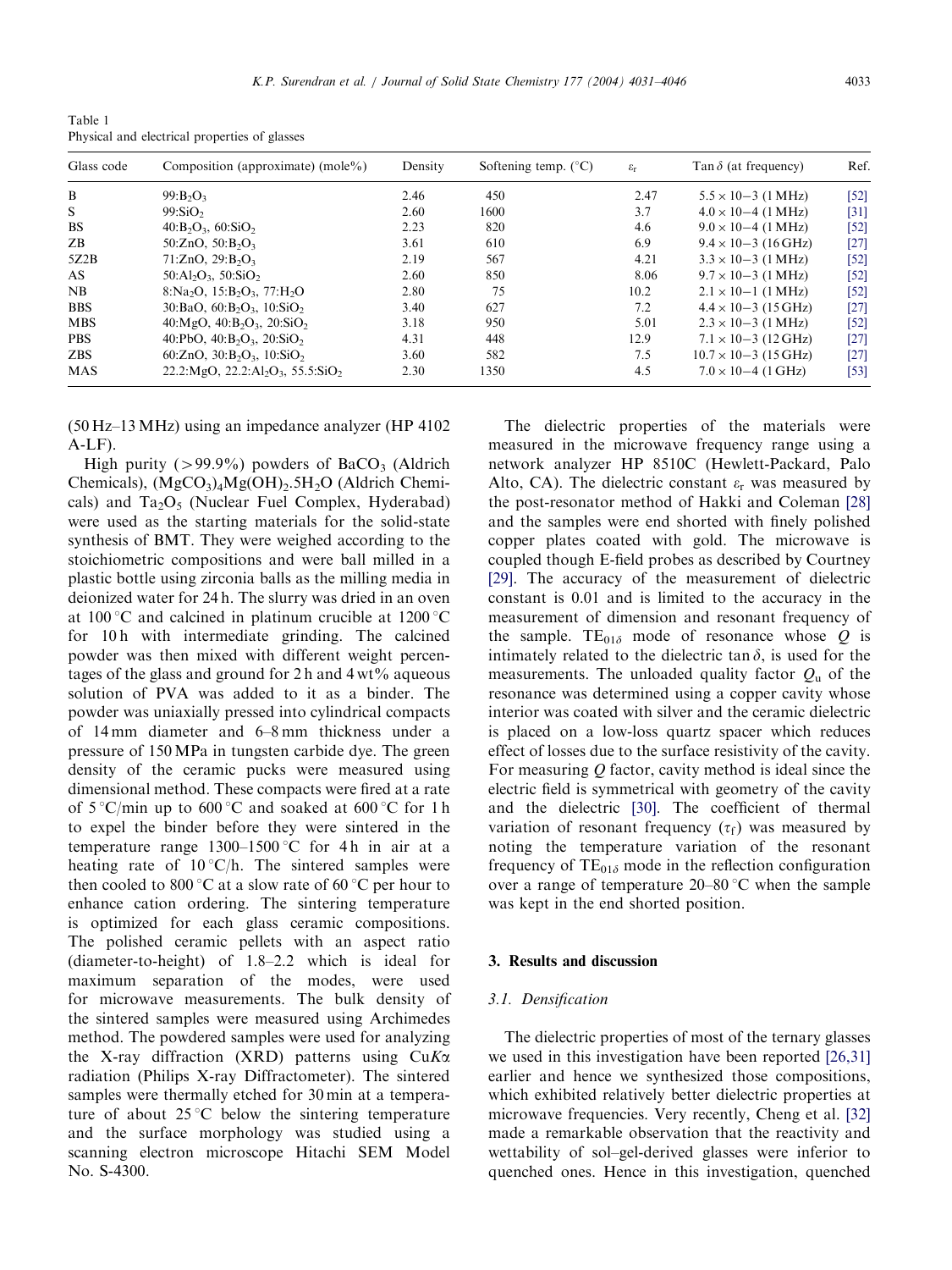<span id="page-3-0"></span>glass compositions were used. [Table 1](#page-2-0) gives the physical and electrical properties of the glasses used. The major problem with the solid-state sintering of BMT is that the sintering temperature of this ceramic is above  $1600^{\circ}$ C and long-time annealing up to several days is needed for achieving an ordered phase of BMT. This can result in two effects: (a) the particle coarsening and consequent generation of porosity occurs when the ceramic is heat treated at high temperatures for long periods of time which is detrimental to the microwave dielectric properties of the sintered ceramic and (b) secondly, the volatilization of the  $Mg^{2+}$  ions occurs which results in the formation of low- $Q$  secondary phases such as  $BaTa_2O_6$  and  $Ba_5Ta_4O_{15}$  which too is undesirable [\[33\].](#page-15-0) So for obvious reasons, the low-temperature sintering of low-loss BMT ceramic is of high importance, which can be achieved through vitreous-phase sintering. But, excess addition of glass has been proven to increase the dielectric loss quality of the ceramic, nonetheless a reduction in the sintering temperature.

It has been observed that introducing a glassy material into matrix plays a pivotal role in controlling the phase evolution and densification phenomena in BMT. As a typical case, the behavior of sintered density and microwave quality factors of BMT mixed with  $0.5 \text{ wt\% B}_2\text{O}_3$  as a function of sintering temperature is presented in Fig. 1. The bulk density increased with



Fig. 1. The variation of bulk density, quality factor, cation ordering and unit cell parameter ratio of BMT added with  $0.5 \text{ wt}$ % of  $B_2O_3$  with sintering temperature.

sintering temperature, reached a maximum  $(7.47 \text{ g/cm}^3)$ at  $1340^{\circ}$ C and then decreased with further increase in temperature. At low sintering temperatures, the microwave quality factors were lower due to poor densification and the formation of a number of additional phases. As the sintering temperature rose from 1250 to 1340 °C, the value of  $Q_u \times f$  was improved from 63,500 to 124,700 GHz. Increasing the sintering temperature above  $1350^{\circ}$ C resulted in grain growth which was proven to be detrimental to the dielectric properties. The  $Q_{\text{u}} \times f$  decreased when sintered above 1350 °C.

The effect of primary, secondary and ternary glasses on the processing temperature, densification and lattice parameters of BMT are given in [Tables 2–4](#page-4-0). In this investigation, it has been observed that addition of primary glasses like  $B_2O_3$  up to 2 wt% can bring down the sintering temperature from 1625 to 1300  $\degree$ C without appreciable deterioration in the microwave dielectric properties. The addition of silica glass did not result in appreciable lowering of the sintering temperature (see [Table 2](#page-4-0)) may be due to the high melting point of  $SiO<sub>2</sub>$ (1600 °C). Moreover, doping of  $SiO<sub>2</sub>$  to a ceramic matrix may promote anomalous grain growth [\[34\]](#page-15-0) which would result in porosity. In sodium borate glass, the basic structure contains chains of interlocking  $BO<sub>2</sub>(OH)$ triangles and  $BO<sub>3</sub>(OH)$  tetrahedrons bonded to chains of sodium and water octahedrons. Since the alkali ions are weakly held in the glassy network [\[35\]](#page-15-0), its melting point is the lowest (75 °C) among the glass systems we have studied. Hence, the fluxing of BMT with sodium borate glass lowers the temperature to  $1300\,^{\circ}\text{C}$ . However, it could not help in densifying the BMT ceramics may be because of its poor solubility in this glass. On the other hand in ternary glasses, it is generally agreed that large metal ions are held more firmly in the glass network [\[25\].](#page-15-0) The addition of ternary glasses did not reduce the sintering temperature to values less than  $1300$  °C ([Table 4](#page-5-0)).

The theoretical density  $(D)$  of the BMT–glass ceramics is calculated using the following equation:

$$
D_{\text{th}} = \frac{W_1 + W_2}{[W_1/D_1 + W_2/D_2]},\tag{1}
$$

where  $W_1$  and  $W_2$  are the weight percentage of the BMT matrix and glass with densities  $D_1$  and  $D_2$  in the mixture, respectively. The theoretical density of undoped BMT was calculated as  $7.625 \text{ g/cm}^3$  using powder diffraction pattern of the sample sintered at  $1650^{\circ}$ C and annealed at 1450 °C for 40 h. The green and sintered densities of various glass-added ceramic samples were given in [Tables 2–4.](#page-4-0) A comparative study of the variation of green density with respect to additives revealed that maximum green density (above 65% of their respective theoretical densities) is observed for BMT doped with PbO–B<sub>2</sub>O<sub>3</sub>–SiO<sub>2</sub> glass which on sintering, resulted in a final densification of about 97% of their theoretical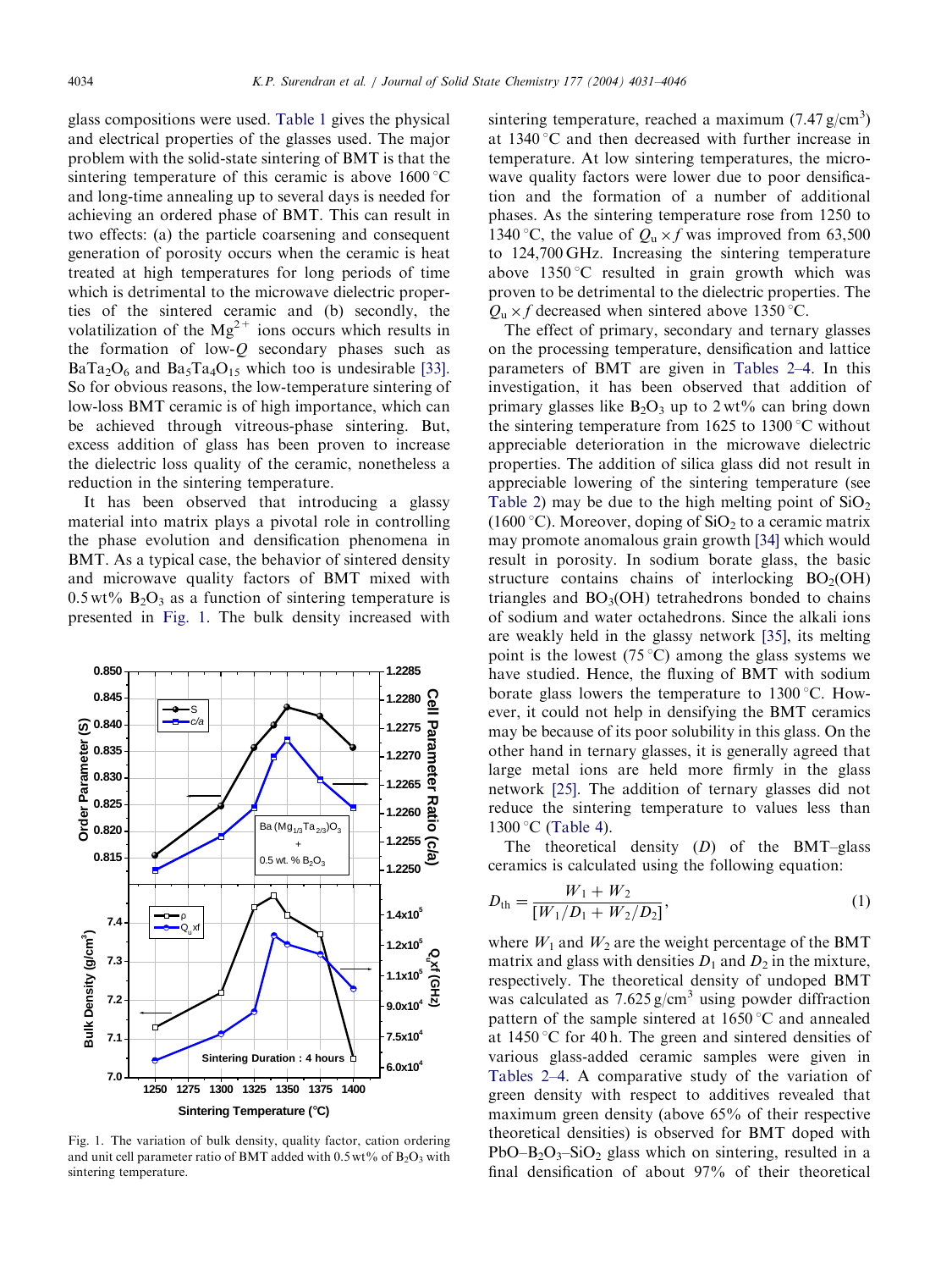<span id="page-4-0"></span>Table 2 Sintering, densification and unit cell properties of BMT fluxed with primary glasses

| $BMT + glass$    | $Wt\%$ of<br>additive | Sinter. temp.<br>$(^\circ C)$ | Green density<br>$(g/cm^3)$ | Theor. density<br>$(g/cm^3)$ | Axial<br>shrinkage | Radial<br>shrinkage | Sintered density<br>$(g/cm^3)$ | c/a    |
|------------------|-----------------------|-------------------------------|-----------------------------|------------------------------|--------------------|---------------------|--------------------------------|--------|
| $B_2O_3$         | 0.1                   | 1375                          | 4.974                       | 7.609                        | 72.3               | 82.2                | 7.480                          | 1.2272 |
|                  | 0.2                   | 1350                          | 4.984                       | 7.593                        | 72.6               | 82.5                | 7.510                          | 1.2268 |
|                  | 0.5                   | 1350                          | 4.981                       | 7.546                        | 72.0               | 81.6                | 7.441                          | 1.2273 |
|                  | 1.0                   | 1325                          | 4.992                       | 7.469                        | 72.0               | 82.1                | 7.440                          | 1.2270 |
|                  | 2.0                   | 1300                          | 4.989                       | 7.323                        | 74.2               | 83.4                | 7.200                          | 1.2271 |
| SiO <sub>2</sub> | 0.1                   | 1500                          | 4.452                       | 7.619                        | 73.1               | 83.7                | 7.390                          | 1.2257 |
|                  | 0.2                   | 1475                          | 4.447                       | 7.595                        | 74.1               | 83.3                | 7.380                          | 1.2251 |
|                  | 0.5                   | 1460                          | 4.436                       | 7.552                        | 74.5               | 84.6                | 7.301                          | 1.2248 |
|                  | 1.0                   | 1450                          | 4.431                       | 7.482                        | 74.8               | 85.3                | 7.225                          | 1.2246 |
|                  | 2.0                   | 1450                          | 4.430                       | 7.396                        | 75.1               | 86.8                | 7.015                          | 1.2241 |

Table 3 Sintering, densification and unit cell properties of BMT fluxed with binary glasses

| $BMT + glass$                | $Wt\%$ of<br>additive | Sintering temp.<br>$(^{\circ}C)$ | Theor. density<br>$(g/cm^3)$ | Green density<br>$(g/cm^3)$ | $%$ Axial<br>shrinkage | % Radial<br>shrinkage | Sintered<br>density $(g/cm^3)$ | c/a    |
|------------------------------|-----------------------|----------------------------------|------------------------------|-----------------------------|------------------------|-----------------------|--------------------------------|--------|
| $B_2O_3-SiO_2$               | 0.1                   | 1370                             | 7.597                        | 4.484                       | 73.0                   | 82.2                  | 7.394                          | 1.2256 |
|                              | 0.2                   | 1360                             | 7.588                        | 4.480                       | 72.8                   | 82.5                  | 7.395                          | 1.2252 |
|                              | 0.5                   | 1360                             | 7.534                        | 4.522                       | 72.7                   | 81.6                  | 7.350                          | 1.2253 |
|                              | 1.0                   | 1350                             | 7.449                        | 4.472                       | 73.3                   | 81.9                  | 7.330                          | 1.2251 |
|                              | 2.0                   | 1340                             | 7.284                        | 4.470                       | 73.7                   | 83.5                  | 7.281                          | 1.2252 |
| $ZnO-B2O3$                   | 0.1                   | 1420                             | 7.617                        | 4.823                       | 72.1                   | 82.7                  | 7.429                          | 1.2267 |
|                              | 0.2                   | 1410                             | 7.608                        | 4.864                       | 72.0                   | 82.0                  | 7.452                          | 1.2267 |
|                              | 0.5                   | 1410                             | 7.583                        | 4.855                       | 72.5                   | 82.6                  | 7.444                          | 1.2264 |
|                              | $1.0\,$               | 1400                             | 7.542                        | 4.847                       | 72.6                   | 82.2                  | 7.431                          | 1.2256 |
|                              | 2.0                   | 1375                             | 7.462                        | 4.825                       | 74.2                   | 85.3                  | 7.421                          | 1.2255 |
| $5ZnO-2B_2O_3$               | 0.1                   | 1400                             | 7.606                        | 4.872                       | 73.3                   | 82.8                  | 7.438                          | 1.2270 |
|                              | 0.2                   | 1375                             | 7.587                        | 4.877                       | 73.0                   | 82.7                  | 7.465                          | 1.2271 |
|                              | 0.5                   | 1360                             | 7.532                        | 4.868                       | 72.5                   | 82.5                  | 7.496                          | 1.2269 |
|                              | 1.0                   | 1350                             | 7.442                        | 4.861                       | 71.3                   | 82.4                  | 7.442                          | 1.2272 |
|                              | 2.0                   | 1330                             | 7.271                        | 4.862                       | 71.5                   | 82.4                  | 7.270                          | 1.2263 |
| $Al_2O_3-SiO_2$              | 0.1                   | 1475                             | 7.610                        | 4.751                       | 73.5                   | 83.5                  | 7.417                          | 1.2256 |
|                              | 0.2                   | 1450                             | 7.596                        | 4.727                       | 73.4                   | 83.5                  | 7.366                          | 1.2255 |
|                              | 0.5                   | 1440                             | 7.552                        | 4.732                       | 73.5                   | 84.7                  | 7.285                          | 1.2252 |
|                              | 1.0                   | 1425                             | 7.482                        | 4.741                       | 72.8                   | 85.1                  | 7.260                          | 1.2253 |
|                              | 2.0                   | 1420                             | 7.347                        | 4.740                       | 71.5                   | 86.6                  | 7.157                          | 1.2247 |
| $Na_2O-2B_2O_3 \cdot 10H_2O$ | 0.1                   | 1350                             | 7.612                        | 4.261                       | 72.5                   | 82.2                  | 7.414                          | 1.2252 |
|                              | 0.2                   | 1325                             | 7.599                        | 4.272                       | 72.4                   | 82.0                  | 7.302                          | 1.2248 |
|                              | 0.5                   | 1320                             | 7.560                        | 4.252                       | 73.2                   | 82.3                  | 7.210                          | 1.2241 |
|                              | $1.0\,$               | 1310                             | 7.497                        | 4.248                       | 73.7                   | 82.9                  | 7.070                          | 1.2239 |
|                              | 2.0                   | 1300                             | 7.376                        | 4.246                       | 74.4                   | 83.3                  | 6.893                          | 1.2220 |

densities. Doping with zinc borate glasses  $(ZnO-B<sub>2</sub>O<sub>3</sub>)$ ,  $5ZnO-2B<sub>2</sub>O<sub>3</sub>$ ) also showed good green densities. The sintered density is maximum (98.7%) for 0.2 wt%  $B_2O_3$ added ceramic. It should be noted that it is difficult to densify BMT more than 97% by conventional methods without the help of suitable dopants. It is well known that low contact angle, low dihedral angle and high solubility of the solid in the liquid are essential for achieving high sintered density in glass-added materials. In such cases, the transient glassy phase formed at a lower temperature would act as a short circuit medium for grain-to-grain materials transport [\[36\].](#page-15-0) The primary glass  $B_2O_3$  is regarded as a typical glass network former that has a lower glass-transition temperature [\[37\].](#page-15-0) It is generally agreed that a nonwetting glassy network leads to porosity and hence the densification will be lower if the solubility of the ceramic in the liquid phase is poor. This could be the reason behind the poor densification of SiO<sub>2</sub>, Na<sub>2</sub>O–2B<sub>2</sub>O<sub>3</sub> · 10H<sub>2</sub>O and 2MgO–2Al<sub>2</sub>O<sub>3</sub>–  $5SiO<sub>2</sub>$ . The percentage shrinkage along the axial and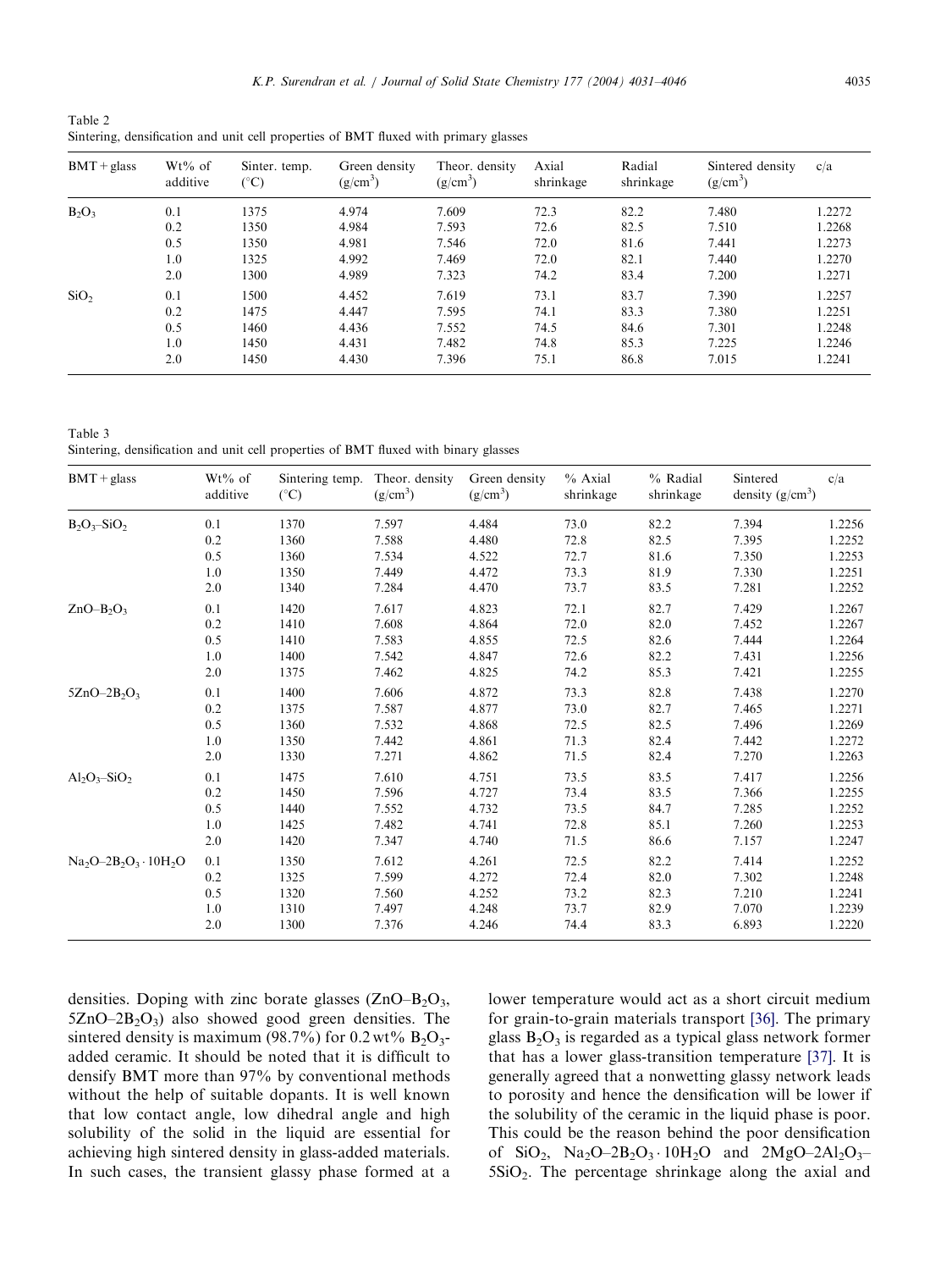<span id="page-5-0"></span>

| Table 4 |                                                                                      |  |  |  |  |
|---------|--------------------------------------------------------------------------------------|--|--|--|--|
|         | Sintering, densification and unit cell properties of BMT fluxed with ternary glasses |  |  |  |  |

| $BMT + glass$          | $Wt\%$ of<br>additive | Sintering temp.<br>$(^{\circ}C)$ | Theor. density<br>$(g/cm^3)$ | Green density<br>$(g/cm^3)$ | Axial<br>shrinkage | Radial<br>shrinkage | Sintered<br>density $(g/cm^3)$ | c/a    |
|------------------------|-----------------------|----------------------------------|------------------------------|-----------------------------|--------------------|---------------------|--------------------------------|--------|
| $BaO-B2O3-SiO2$        | 0.1                   | 1390                             | 7.615                        | 4.414                       | 72.3               | 82.5                | 7.402                          | 1.2275 |
|                        | 0.2                   | 1390                             | 7.606                        | 4.405                       | 72.3               | 82.2                | 7.427                          | 1.2266 |
|                        | 0.5                   | 1380                             | 7.578                        | 4.395                       | 72.7               | 81.3                | 7.424                          | 1.2267 |
|                        | 1.0                   | 1375                             | 7.532                        | 4.385                       | 73.6               | 83.0                | 7.413                          | 1.2267 |
|                        | 2.0                   | 1350                             | 7.444                        | 4.392                       | 74.6               | 83.3                | 7.402                          | 1.2262 |
| $MgO-B_2O_3-SiO_2$     | 0.1                   | 1460                             | 7.614                        | 4.195                       | 72.4               | 83.8                | 7.401                          | 1.2278 |
|                        | 0.2                   | 1430                             | 7.606                        | 4.202                       | 72.3               | 83.6                | 7.419                          | 1.2277 |
|                        | 0.5                   | 1425                             | 7.572                        | 4.203                       | 71.9               | 83.9                | 7.421                          | 1.2274 |
|                        | 1.0                   | 1425                             | 7.521                        | 4.198                       | 72.9               | 82.6                | 7.426                          | 1.2277 |
|                        | 2.0                   | 1410                             | 7.422                        | 4.196                       | 74.3               | 85.2                | 7.312                          | 1.2272 |
| $PbO-B2O3-SiO2$        | 0.1                   | 1410                             | 7.619                        | 5.050                       | 72.9               | 83.4                | 7.411                          | 1.2253 |
|                        | 0.2                   | 1375                             | 7.613                        | 5.041                       | 73.0               | 83.6                | 7.400                          | 1.2262 |
|                        | 0.5                   | 1335                             | 7.596                        | 5.124                       | 72.4               | 83.8                | 7.381                          | 1.2261 |
|                        | 1.0                   | 1325                             | 7.567                        | 5.109                       | 73.2               | 82.5                | 7.300                          | 1.2268 |
|                        | 2.0                   | 1300                             | 7.511                        | 5.104                       | 73.5               | 82.7                | 7.224                          | 1.2252 |
| $ZnO-B2O3-SiO2$        | 0.1                   | 1375                             | 7.616                        | 4.277                       | 71.6               | 82.3                | 7.399                          | 1.2264 |
|                        | 0.2                   | 1360                             | 7.608                        | 4.338                       | 70.5               | 81.5                | 7.485                          | 1.2265 |
|                        | 0.5                   | 1335                             | 7.583                        | 4.361                       | 72.3               | 82.4                | 7.484                          | 1.2267 |
|                        | 1.0                   | 1335                             | 7.542                        | 4.331                       | 72.2               | 83.6                | 7.447                          | 1.2270 |
|                        | 2.0                   | 1330                             | 7.461                        | 4.361                       | 73.4               | 83.7                | 7.403                          | 1.2257 |
| $2MgO-2Al_2O_3-5SiO_2$ | 0.1                   | 1450                             | 7.608                        | 4.056                       | 74.5               | 83.2                | 7.389                          | 1.2253 |
|                        | 0.2                   | 1435                             | 7.589                        | 4.158                       | 74.7               | 82.4                | 7.341                          | 1.2243 |
|                        | 0.5                   | 1425                             | 7.538                        | 4.209                       | 75.4               | 83.2                | 7.224                          | 1.2244 |
|                        | 1.0                   | 1410                             | 7.454                        | 4.201                       | 75.7               | 83.3                | 7.152                          | 1.2239 |
|                        | 2.0                   | 1410                             | 7.294                        | 4.216                       | 75.9               | 83.5                | 7.003                          | 1.2241 |

radial directions is defined as

Percentage shrinkage = 
$$
\frac{\text{Sintered dimension} \times 100}{\text{Green dimension}}, \quad (2)
$$

which is given in [Tables 2–4.](#page-4-0) It is expected that during sintering, the shrinkage along the axial component is more than that along the radial component. This is due to the gravitational effects which are more pronounced during liquid-phase sintering [\[38\]](#page-15-0). In liquid-phase sintering the densification occurs through the enhanced rearrangement of particles through low viscous liquid and eventually removes pores in the solid bodies. The evolution of the densification from green to sintered ceramic can be studied using a densification factor (DF) which is given by [\[39\]](#page-15-0)

$$
DF = \frac{D_{\rm m} - D_{\rm g}}{D_{\rm th} - D_{\rm g}},\tag{3}
$$

where  $D_m$  is the measured sintered density,  $D_g$  the green density of the pressed compact, and  $D_{th}$  the theoretical density calculated by the mixing rule (Eq. (1)). [Fig. 2](#page-6-0) shows the variation of the densification factor as a function of the weight percentages of primary, binary and ternary glass additives in BMT. For primary glass additive  $B_2O_3$ , the DF increases first to 0.968 (for  $0.2 \text{ wt\%}$  B<sub>2</sub>O<sub>3</sub>) from 0.93 (undoped BMT) and then decreased to 0.946 with higher additive concentration

(for  $2 \text{ wt} \% B_2O_3$ ). On the other hand, the DF decreased with the  $SiO<sub>2</sub>$  addition. For zinc borate and borosilicate glasses the densification factor increases, while it decreased on aluminosilicate glass addition up to  $0.5 \text{ wt\%}$  and then increases thereafter. A monotonous decrease of densification factor was observed for alkali borate glass addition. With exceptions of  $PbO-B_2O_3$ –  $SiO<sub>2</sub>$  and  $2MgO-2Al<sub>2</sub>O<sub>3</sub> - 5SiO<sub>2</sub>$ , the densification factor increased with additive concentrations [\(Fig. 2\)](#page-6-0). Being a function of green density, slight errors in the measurement of green density can reflect in the calculated values of densification factor. So the anomalous variation of densification factor in the case of some glass additives need not always represent the sinterability of the glass ceramic. But, generally DF can be considered as a tool to test the wettability of the glass with the ceramic.

# 3.2. XRD analysis

It is known that BMT can exist in ordered and disordered forms. In the high-temperature-disordered phase, the  $Mg^{2+}$  and  $Ta^{5+}$  cations are randomly distributed on octahedral sites of the perovskite subcell which raises the symmetry of the system to cubic (cubic space group  $Pm3m$ ). The ordering increases with the long-time annealing. In the low-temperature-ordered form (trigonal space group  $\overline{P3}m1$ ) the  $\text{Mg}^{2+}$  and  $\text{Ta}^{5+}$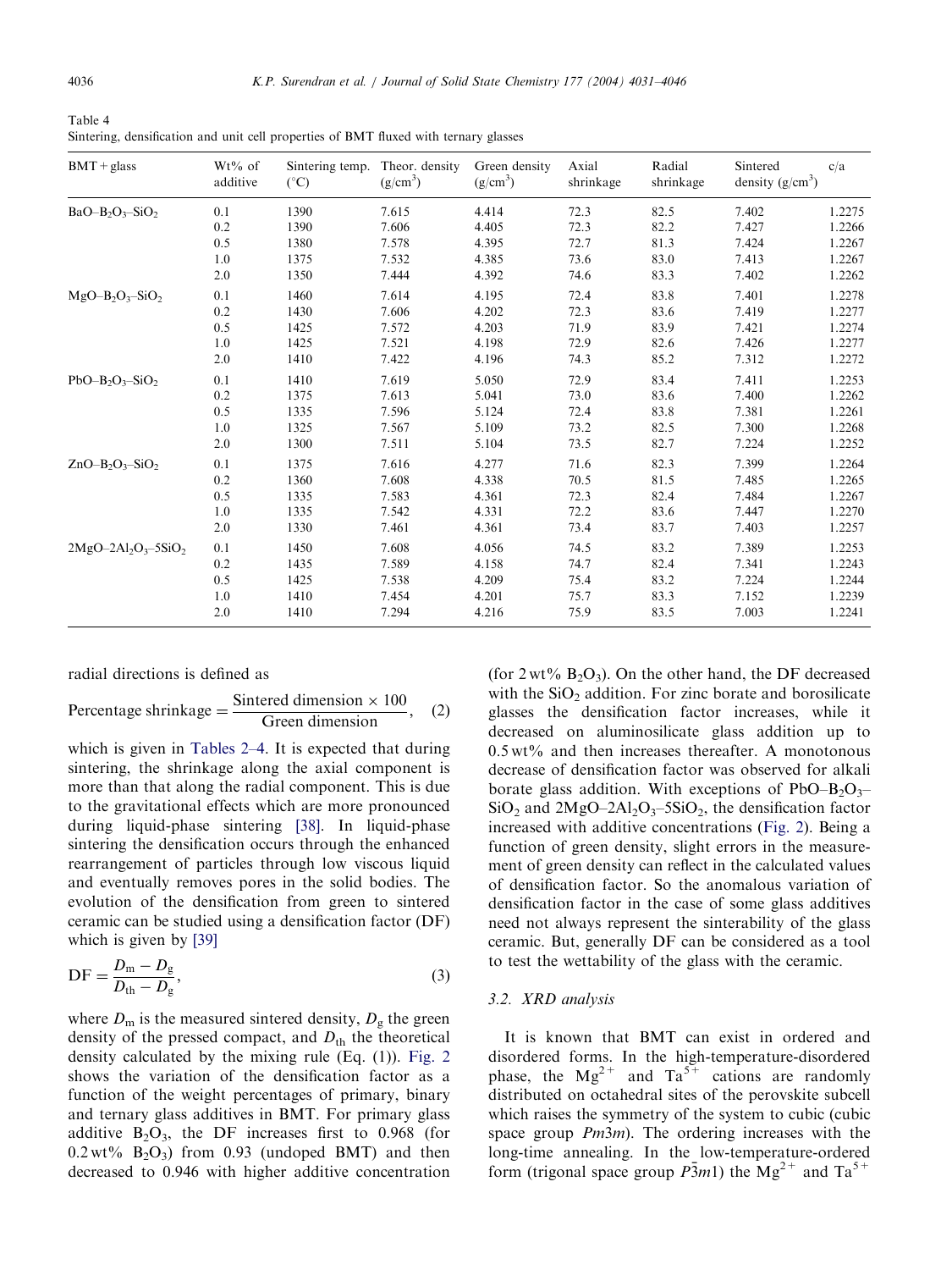<span id="page-6-0"></span>

Fig. 2. The variation of the densification factor (DF) as a function of the weight % of the glass additives in primary, binary and ternary glasses.

cations are distributed on individual (111) planes of the perovskite subcell with alternating {Mg, Ta, Ta} layers. This is the 1:2 ordered configuration with the ordered phase is having a hexagonal superstructure. Prolonged annealing results in the expansion of the units cell along the (111) direction so that the unit cell parameter ratio  $(c/a)$  has a value greater than  $\sqrt{\frac{3}{2}}$  $\left(\frac{3}{2}\right) = (1.2247)$ . To quantitatively examine the degree of ordering, Matsumoto et al. [\[40\]](#page-15-0) originally defined the order parameter for BMT using the following equation:

$$
S = \sqrt{\frac{(I_{(100)}/I_{(110),(102)})_{\text{observed}}}{(I_{(100)}/I_{(110),(102)})_{\text{theoretical}}}}.
$$
\n(4)

The theoretical value of the ratio of the integral intensity of super-structural reflection line (100) to that of

 $(110,102)$  line,  $(I_{100}/I_{110,102})$ <sub>theoretical</sub> is 8.3% putting all the atoms in approximate ideal positions in BMT crystal lattice. Lu and Tsai [\[41\]](#page-15-0) later modified this ratio to 8.14%. The accurate determination of the cation order factor must be done through Rietvield refinement technique [\[42\]](#page-15-0) which is beyond the scope of this investigation. However, in real case where the structure factors of major reflections (which is a function of ions located in crystal structure) vary with slight deviations of cations from their ideal high-symmetry positions. The recent structural analysis carried out by Janaswamy et al. [\[43\]](#page-15-0) and Lufaso [\[44\]](#page-15-0) suggest that a more accurate value for  $(I_{100}/I_{110,102})$ <sub>theoretical</sub> which is equal to 8.7%. This value has been used for the determination of order parameter in this study.

Since the intensity of the ordering reflection line (100) is proportional to the difference in atomic scattering factors of Mg and Ta in complex perovskite BMT their intensities may be relatively lower. The ratio of the unit cell parameters  $(c/a)$  of BMT added with primary, binary and ternary glass systems are given in [Tables 2–4.](#page-4-0) This investigation gave no evidence about the substitution of Zn, Al etc. ions from the glass at the Mg site in BMT. However, the XRD study cannot reveal any useful information when the substitution level is very small. But it has been revealed that certain glasses can control the order–disorder-phase transformation of BMT. The variation of the cation order parameter (S) with concentration of the glass addition is given in [Fig.](#page-7-0) [3.](#page-7-0) The addition of  $0.5 \text{ wt\%}$  of  $B_2O_3$  increases the order parameter from 0.818 (undoped BMT) to 0.813. The ordering decreases to  $0.837$  on  $2 \text{ wt\%}$  B<sub>2</sub>O<sub>3</sub> glass addition. On the other hand, the cation ordering was severely damaged with  $SiO<sub>2</sub>$  addition. The  $c/a$  ratio also followed a trend similar to cation order parameter with glass incorporation (see [Tables 2–4\)](#page-4-0). For  $B_2O_3-SiO_2$ ,  $Al_2O_3-SiO_2$  and  $Na_2O-2B_2O_3 \cdot 10H_2O$  the order parameters decreased with glass addition, while for zinc borate glasses  $(ZnO-B<sub>2</sub>O<sub>3</sub>$  and  $5ZnO-2B<sub>2</sub>O<sub>3</sub>$ ) the cation ordering increased for small amount of glass content and then decreased with higher concentration. In the case of ternary glass systems, except  $BaO-B<sub>2</sub>O<sub>3</sub>$ -SiO<sub>2</sub> and  $2MgO-2Al<sub>2</sub>O<sub>3</sub> - 5SiO<sub>2</sub>$  the cation ordering of BMT increased with an increase in glass content up to  $1 wt\%$ and then decreased ([Fig. 3](#page-7-0)).

A number of investigators established [\[45,46\]](#page-15-0) that formation of satellite secondary phases such as  $Ba<sub>5</sub>$  $Ta_4O_{15}$ ,  $Ba_4Ta_2O_9$ ,  $BaTa_2O_6$ , etc. during solid-state synthesis of BMT, are detrimental to its densification, cation ordering and microwave dielectric properties. [Fig. 4](#page-7-0) shows the powder diffraction profiles of 0.5 wt  $\%$  $B_2O_3$ -added BMT calcined at 1200 °C and sintered at temperatures 1250, 1300, 1325, 1340, 1350, 1375 and  $1400^{\circ}$ C. Many investigators analyzed the solid-state reaction mechanism of BMT which is reported to be highly complex. Fang et al. [\[47\]](#page-15-0) reported that  $BaTa_2O_6$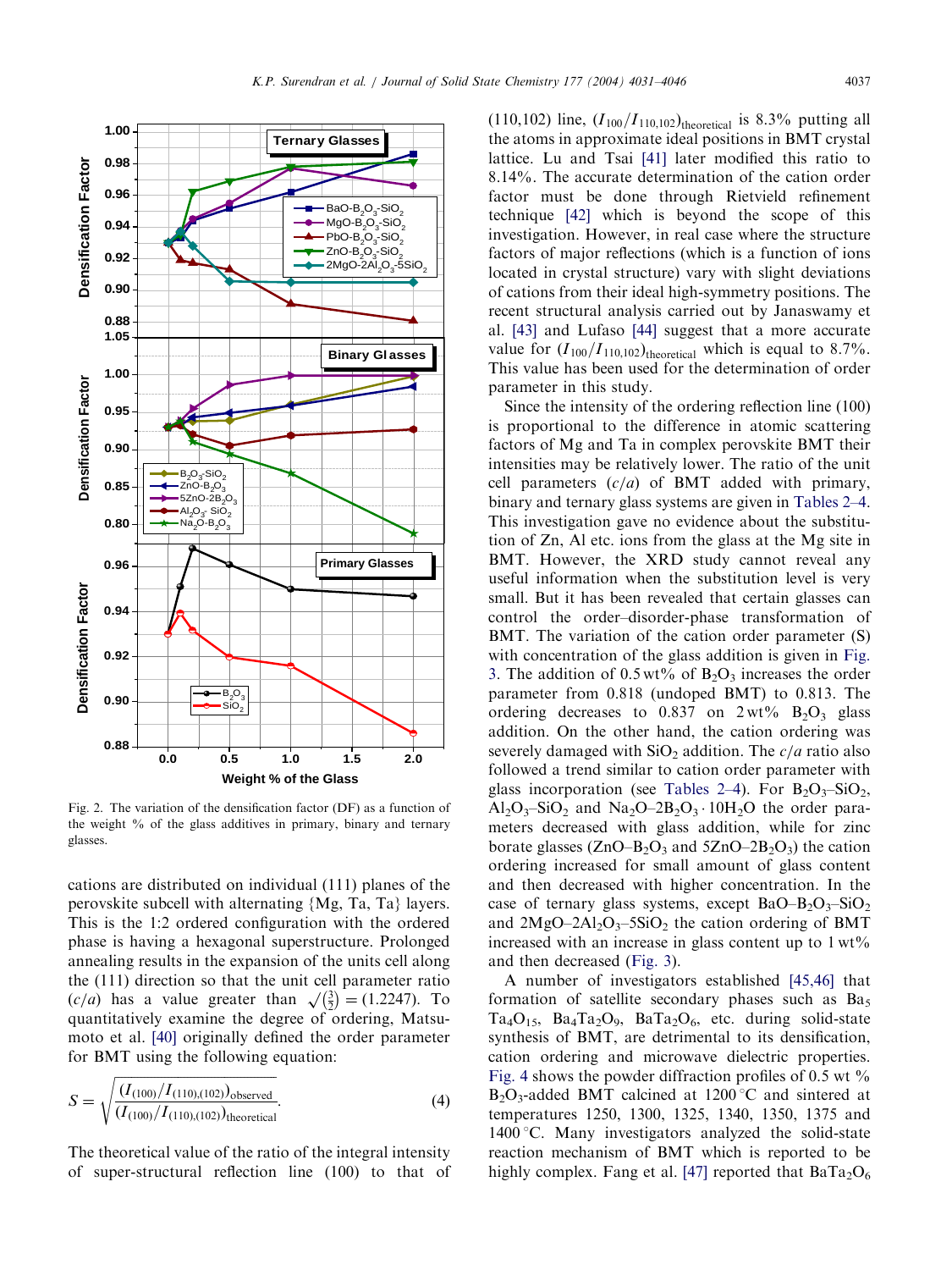<span id="page-7-0"></span>

Fig. 3. The variation of the cation ordering parameter (S) as a function of the weight % of the glass additives in primary, binary and ternary glasses.

and  $Ba_4Ta_2O_9$  are the two intermediate phase resulting from the reaction between  $BaCO<sub>3</sub>$  and  $Ta<sub>2</sub>O<sub>5</sub>$ . In principle, they on reaction with MgO forms the desired end compound BMT. However, in a previous report the same authors cautioned [\[48\]](#page-15-0) that there are chances when these two intermediates react each other to form  $Ba_5Ta_4O_{15}$  and  $Ba_7Ta_6O_{22}$ . From  $Ba_5Ta_4O_{15}$  and  $Ba_7Ta_6O_{22}$ , it is very difficult to form BMT because the reactants are stable even at high temperature and the reaction needs to occur through a solid-state diffusion process. The mechanism for these reactions is not clear; however, it is reasonable to assume that they have to



Fig. 4. Powder diffraction patterns of BMT doped with 0.5 wt% of  $B_2O_3$  glass at various sintering temperatures (\* represent superstructure reflections). The abbreviations stand for  $BB2-BaB_2O_4$ ,  $BT2-BaTa_2O_6$ , M4T2–Mg<sub>4</sub>Ta<sub>2</sub>O<sub>9</sub>, B3T–Ba<sub>3</sub>TaO<sub>5.5</sub>, B4T2–Ba<sub>4</sub>Ta<sub>2</sub>O<sub>9</sub>,  $B5T4-Ba_5Ta_4O_{15}$ .

make contact with MgO to form BMT by long-distance diffusion. If these two compounds are formed in the precursor powder during the calcination processes, they will maintain growth during sintering and finally present as secondary phases in the sintered body.

The XRD pattern recorded from samples sintered at 1200 °C suggested that with addition of 0.5 wt%  $B_2O_3$ into the matrix, satellite phases such as  $BaTa_2O_6$ ,  $Ba_3TaO_{5.5}$  and  $Mg_4Ta_2O_9$  were detected in the samples in small amounts (Fig. 4). These phases might have formed as a result of an incomplete solid-state reaction when the samples were calcined at  $1200\,^{\circ}\text{C}$ . At still higher temperatures, the phases such as  $BaTa_2O_6$  could be transformed into the desired BMT or could remain in the samples as additional phase, which in turn can decrease the dielectric  $Q$  factor of the material. It is expected that the possible formation of the transient liquid phases like  $BaB<sub>2</sub>O<sub>4</sub>$  might have helped the materials transport. However, such a phase was not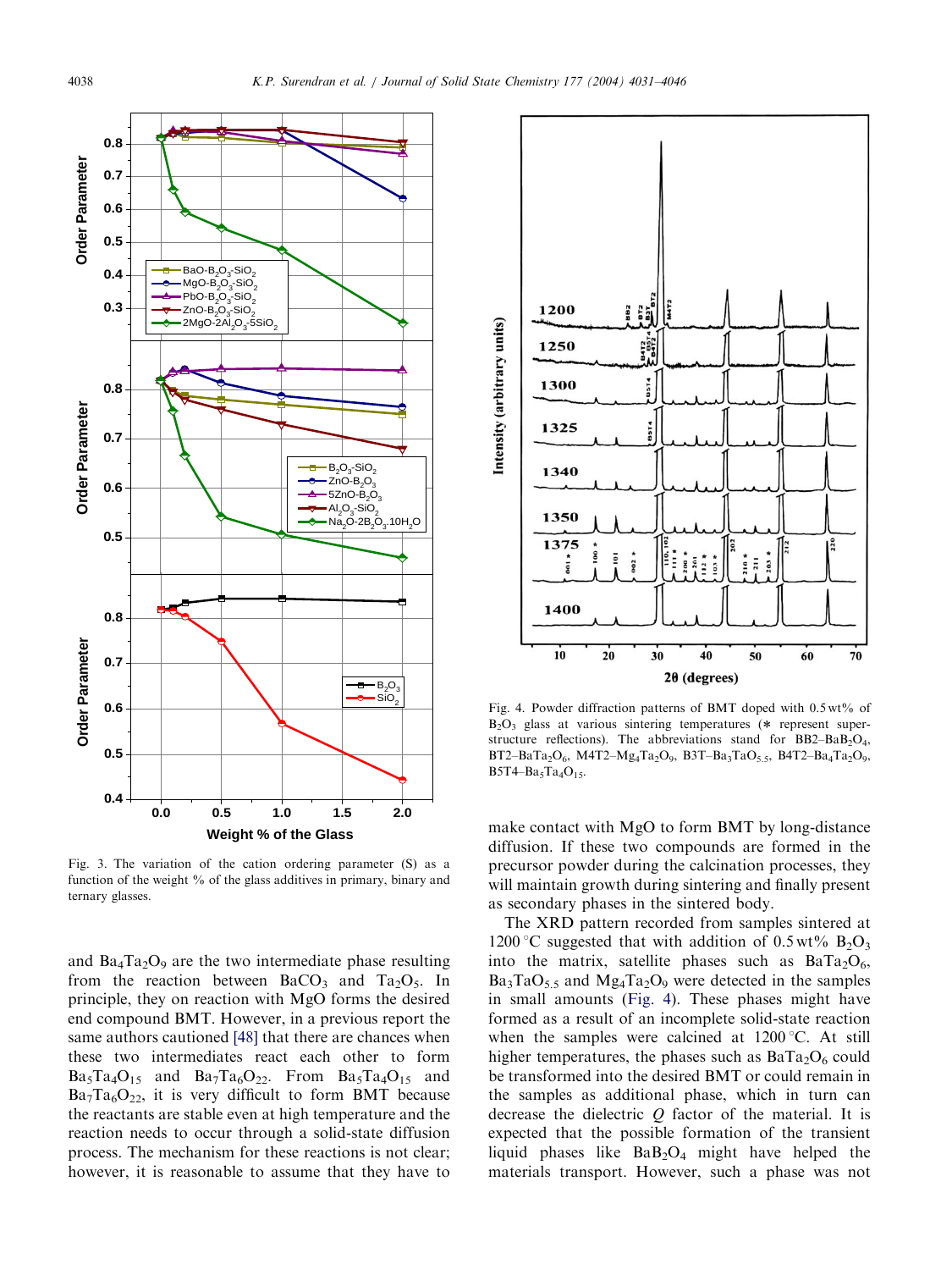<span id="page-8-0"></span>detected in the present XRD profile. When the samples were sintered at  $1250^{\circ}$ C, the additional phases formed were  $Ba_5Ta_4O_{15}$  and  $Ba_4Ta_2O_9$ . Apart from these, the samples revealed an ordered perovskite structure with superstructure reflections visible in the XRD pattern. At 1325 °C, the XRD profile represented only single-phase BMT with no trace of additional phases like  $Ba<sub>5</sub>Ta<sub>4</sub>O<sub>15</sub>$ . This indicates that in presence of a vitreous medium, stable phases like  $Ba<sub>5</sub>Ta<sub>4</sub>O<sub>15</sub>$  can react with MgO to form stable BMT which is very difficult to occur in ordinary high-temperature solid-state reaction synthesis [\[45\].](#page-15-0) Sintering at higher temperatures retains the ordered structure, but the bulk density decreases which can be due to grain growth ([Fig. 1\)](#page-3-0). Furthermore, this observation confirms a recent finding by Cheng et al. [\[22\]](#page-15-0) that the presence of satellite phases in BMT can be eliminated by glass fluxing. It must be noted that even for higher percentage of  $B_2O_3$  addition no traces of glassy phases noticed in the XRD. This confirms the volatization of  $B_2O_3$  at high temperatures after the formation of a transient vitreous phase which enables efficient particle rearrangement and material transport during sintering. It is also evident that order parameter (S) and the unit cell parameter ratio  $(c/a)$  of BMT doped with  $0.5 \text{ wt\% B}_2\text{O}_3$  glass were increased with sintering temperature and approached its maximum value at 1350 °C. Increasing the sintering temperature above 1350 °C deteriorated the cation ordering (see [Fig. 1](#page-3-0) and [Table 2\)](#page-4-0). A similar observation regarding the suppression of barium tantalate phases were observed with other glass systems like  $5ZnO-2B_2O_3$  and  $ZnO-B_2O_3 SiO<sub>2</sub>$  (the XRD profiles are not given here). It was also observed that with  $0.5 \text{ wt\%}$  PbO–B<sub>2</sub>O<sub>3</sub>–SiO<sub>2</sub> glass fluxing, a small trace of  $Ba_7Ta_6O_{22}$  was noticed in their respective powder patterns besides the usual  $BaTa_2O_6$ . The diffraction peaks of  $Ba_7Ta_6O_{22}$  and  $BaTa_2O_6$ disappeared on the addition of 1 mole% of PbO–B<sub>2</sub>O<sub>3</sub>–  $SiO<sub>2</sub>$  glass.

Fig. 5 describes the XRD patterns recorded from BMT fluxed with  $2wt\%$  different glasses. It is observed that addition of certain glasses of about  $2 \text{ wt\%}$  gave rise to a number of additional phases formed may be due to the decomposition of some glasses at high temperatures and their consequent reaction with the matrix phase. The slow cooling (60 $\degree$ C per hour) of the glass ceramic after sintering could lead to the formation of these crystalline phases. Doping up to  $0.5 \text{ wt}$ % primary glasses like  $B_2O_3$  will not form any additional phase but will act as a sintering aid. Addition of  $B_2O_3$  glass in excess of 2 wt% will result in the formation of  $BaB_4O_7$ (JCPDS File Card. No. 15-862) secondary phases and decreased the dielectric  $Q$  factor. No additional phases were observed when the samples were sintered at 1300 °C (see Fig. 5). As the concentration of  $SiO<sub>2</sub>$  in BMT increases, additional lines corresponding to  $Ba<sub>3</sub>Si<sub>5</sub>O<sub>13</sub>$  (JCPDS File Card. No. 26-179) and a weak Fig. 5. Powder diffraction pattern of BMT doped with  $2wt\%$  of various glasses ( $*$  represent superstructure reflections and  $#$  represent unidentified peaks). The peak numbers stand for (1)  $Ba<sub>3</sub>Si<sub>5</sub>O<sub>13</sub>$ , (2)  $MgSiO_3$ , (3)  $B_2SiO_5$ , (4)  $Zn(BO_2)_2$ , (5)  $\beta$ - $Zn_5B_4O_{11}$ , (6)  $Al_2SiO_5$ , (7)  $Ba_3B_6Si_{12}O_{16}$ , (8)  $Mg_3(BO_3)_2$ , (9)  $Pb_5Si_2O_7$ , (10)  $PbB_4O_7$ , (11)  $BaMgSi<sub>4</sub>O<sub>10</sub>$  and (12)  $Mg<sub>2</sub>Al<sub>4</sub>Si<sub>5</sub>O<sub>18</sub>$ .

line for  $MgSiO<sub>3</sub>$  (19-768) appeared in the powder diffraction profile. The crystalline phase of borosilicate glass  $(B_2SiO_5, JCPDS$  Card. No. 42-392) was visible in the XRD pattern of BMT (Fig. 5) doped with  $2wt\%$  $B_2O_3-SiO_2$ . The two diffraction peaks for  $Zn(BO_2)_2$ (Card. No. 39-1126) and  $\beta$ -Zn<sub>5</sub>B<sub>4</sub>O<sub>11</sub> (Card. No. 9-153) were appeared in their respective powder diffraction patterns when BMT is doped with them up to  $0.5 \text{ wt\%}$ . But no such additional peaks are visible when the samples are doped up to  $2.0 \text{ wt\%}$  (see Fig. 5 and SEM picture [Fig. 6\(b\)\)](#page-9-0). Formation of crystalline  $Al_2SiO_5$ (Card. No. 38-471) may be the reason for the decrease of density for higher concentration of  $Al_2O_3-SiO_2$ -doped samples. It is also observed that addition of borax glass  $(Na_2O-2B_2O_3 \cdot 10H_2O)$  severely damaged the cation ordering of BMT and powder diffraction patterns presents no superstructure reflection peaks when the ceramic is doped with it in excess of  $2.0 \text{ wt\%}$ . A few unidentified additional diffraction lines were present in the profile which could not be indexed using any of the standard schemes of indexing. This observation was



1300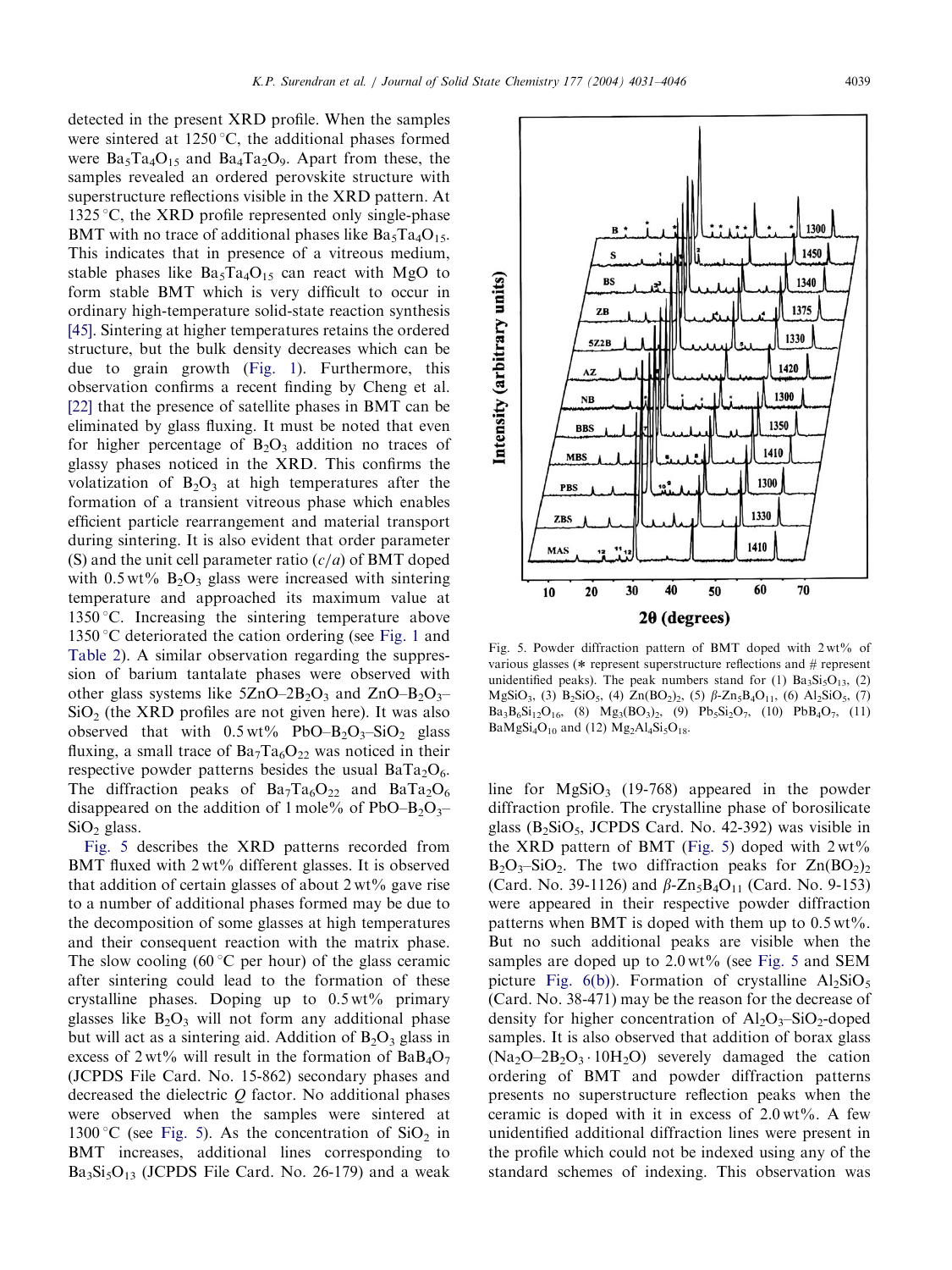<span id="page-9-0"></span>

Fig. 6. The scanning electron micrographs of BMT. (a) Doped with 0.1 wt%  $B_2O_3$  sintered at 1375 °C, (b) doped with 2 wt% of 5ZnO–2B<sub>2</sub>O<sub>3</sub> sintered at 1375 °C, (c) doped with 2 wt% of ZnO–B<sub>2</sub>O<sub>3</sub>–SiO<sub>2</sub> sintered at 1330 °C, (d) doped with 2 wt% of PbO–B<sub>2</sub>O<sub>3</sub>–SiO<sub>2</sub>, sintered at 1300 °C and (e) undoped BMT sintered at  $1350^{\circ}$ C.

consolidated by the low value of the cation order parameter (0.459) ([Fig. 3](#page-7-0)). The addition of ternary glasses resulted in the formation of a number of additional lines. When BMT was fluxed with  $0.1 \text{ wt\%}$ of BaO–B<sub>2</sub>O<sub>3</sub>–SiO<sub>2</sub> a small diffraction line corresponding to  $BaSi<sub>4</sub>O<sub>9</sub>$  (Card. No. 15-386) appeared in the XRD

pattern ([Fig. 5](#page-8-0)) which could be the reason behind the anomaly in its dielectric constant. Doping of BMT with more than  $0.2 \text{ wt}$ % of BaO–B<sub>2</sub>O<sub>3</sub>–SiO<sub>2</sub> resulted in the formation of  $Ba_3B_6Si_{12}O_{16}$  (Card. No. 6-351). Even a small concentration of  $MgO-B_2O_3-SiO_2$  resulted in the formation of  $Mg_3(BO_3)_2$  (Card. No. 33-858) whose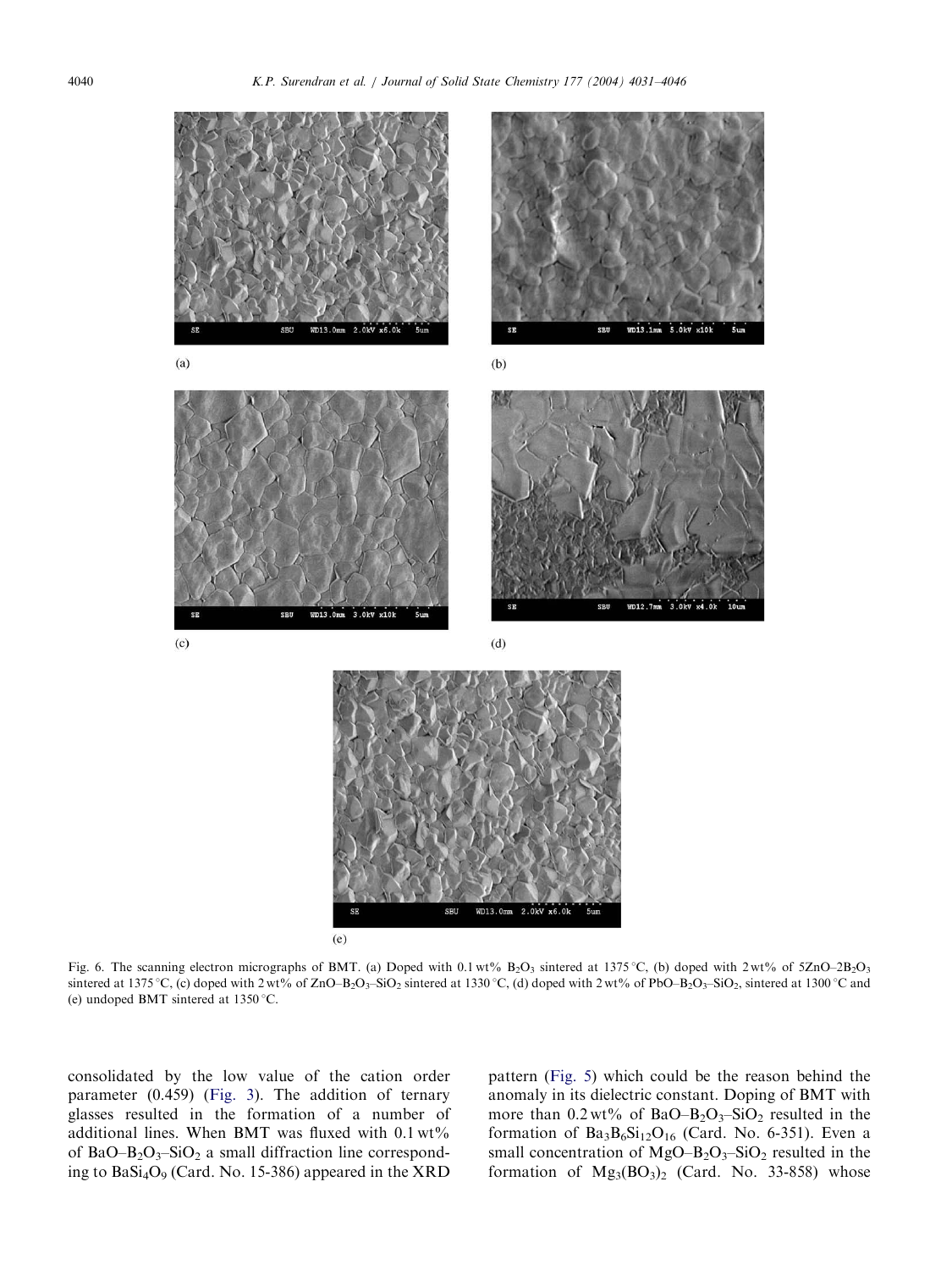intensity was diminished with more MBS concentration. This is suspected to be due to the evaporation of the glass during sintering or the reaction with the matrix resulted in the formation of some unidentified phase whose presence could not be detected by XRD. Glass fluxing of BMT with 1 wt% PBS gave rise to  $Pb_5Si_2O_7$ phase (Card. No. 32-538) while with  $2wt\%$ , an additional phase of  $PbB_4O_7$  (Card. No. 15-278) also appeared in the XRD pattern. The doping with  $ZnO-B<sub>2</sub>O<sub>3</sub>$ -SiO<sub>2</sub> seems to be most interesting as the formation of the additional phases were not visible in the XRD profiles. For 0.1 wt% a small trace of  $\text{Zn}_2\text{SiO}_4$ (Card. No. 24-1467) was detected in the XRD but the additional phase disappears with more addition of  $ZnO-B<sub>2</sub>O<sub>3</sub>$ –SiO<sub>2</sub>. The formation of secondary phases such as  $BaMgSi<sub>4</sub>O<sub>10</sub>$  (Card. No. 15-799) was detected at a doping level of  $1.0 \text{ wt\%}$  2MgO–2Al<sub>2</sub>O<sub>3</sub>–5SiO<sub>2</sub>. One more additional line of crystalline cordierite, 2MgO–  $2Al_2O_3 - 5SiO_2$  (Card. No. 13-293) has appeared in the XRD pattern of BMT doped with cordierite up to 2 wt% (see [Fig. 5](#page-8-0)). This result confirms a recent finding by Cheng et al. [\[22\]](#page-15-0) who observed that excess presence of cordierite in BMT hindered its densification process and thereby deteriorated the microwave dielectric properties.

It is likely that on doping with zinc and aluminumbased glasses, a small amount of ions like  $\text{Zn}^{2+}$  and  $Al^{3+}$  can substitute the Mg site in BMT due to their comparable size and charge. It is also possible that small amount of sodium in borax glass can go into the  $Ba^{2+}$ site of BMT. But the conventional XRD analysis based on powder diffraction methods does not give any information for such a very small amount of substitutions.

#### 3.3. Microstructural analysis

The scanning electron micrographs recorded from a few typical samples were presented in [Fig. 6](#page-9-0). [Fig. 6\(a\)](#page-9-0) is the electron micrograph of BMT sample doped with 0.1 wt% of  $B_2O_3$  which was sintered at 1375 °C. The average grain size was about  $1 \mu m$ . The SEM picture did not show the presence of any additional phases. This may be either due to (i) the amount of glass content was too negligible to be detected or (ii) since the liquid-phase sintering is a transient phenomenon, the  $B_2O_3$  melt might have evaporated away after acting as an effective medium for molecular diffusion. Some previous reports [\[15\]](#page-15-0) on the effects of  $B_2O_3$  in  $Ba_2Ti_9O_{20}$ , also confirmed that  $B_2O_3$  is volatile during the high temperature sintering above 1200 °C. Fig.  $6(b)$  gives the surface morphology of BMT doped with  $2wt\%$  of  $5ZnO 2B_2O_3$ . Here, SEM picture showed closely packed grains. The formation of the low melting-phase  $\beta$ - $Zn_5B_4O_{11}$  has enhanced the densification of BMT by providing a liquid-phase medium. The addition of  $ZnO-B_2O_3-SiO_2$  glass has enhanced the densification phenomena through enhanced material transport, as it is clear from [Fig. 6\(c\)](#page-9-0). In this case the friction between the particles during diffusion was significantly reduced. So they can rearrange easily under the action of the compressive stress exerted by the liquid. It should be noted that the diffusion through a liquid is more efficient than a solid. The melted phase of  $PbO-B_2O_3 SiO<sub>2</sub>$  glasses is visible in [Fig. 6\(d\)](#page-9-0) which is the micrograph of BMT fluxed with  $2.0 \text{ wt\%}$  of PbO–  $B_2O_3-SiO_2$ , sintered at 1300 °C. The XRD analysis suggests that the additional liquid phase may be either  $Pb_5Si_2O_7$  or  $PbB_4O_7$  or a homogeneous mixture between them. [Fig. 6\(e\)](#page-9-0) show the SEM picture of pure BMT ceramic sintered at 1350  $\degree$ C without additives showing a highly porous structure.

### 3.4. Microwave dielectric properties

The glass-assisted sintered ceramics need not necessarily result in the desired improvement in dielectric properties. This is especially true if the dielectric constant and Q factor of the matrix material are lowered by the presence of a continuous low dielectric constant grain boundary phase. To tackle this problem one need to control the grain growth related porosity consequent to glass fluxing and reduce the volume fraction of the low dielectric constant secondary phases formed as a result of the reaction of the vitreous phase with the ceramic. The glass can act either as a fluxing agent for liquid-phase sintering or a modifier of the dielectric properties if the glass component is incorporated into the lattice of the ceramic matrix [\[49\].](#page-15-0) Therefore the suitable composition of the glass additive and the chemical interaction of the BMT with glasses are important aspects in understanding, characterizing and controlling their dielectric properties.

#### 3.4.1. Primary glasses

The microwave dielectric properties of undoped BMT with a densification of 93.1% of the theoretical density are  $\varepsilon_r = 24.8$ ,  $\tau_f = 8$  ppm/°C and  $Q_u \times f = 80,000$  GHz. This sample was sintered at  $1600\degree C$  for 4 h in air. We have also observed [\[50\]](#page-15-0) that increasing the sintering temperature up to 1650 °C or prolonged annealing up to 40 h at 1450 °C could increase densification up to 97.5% and  $Q_u \times f$  to 125,300 GHz. It is worthwhile to note that the doped ceramic samples used in this investigation was not annealed. This is because the sintering temperatures of most of the glass-fluxed BMT ceramics were less than  $1400\degree$ C while the usual annealing temperature of BMT was  $1450-1500$  °C. In order to promote cation ordering in complex perovskite BMT the sintered samples were subjected to a very slow cooling rate ( $1^{\circ}C/\text{min}$ ). [Fig. 7](#page-11-0) gives the microwave dielectric properties of  $B_2O_3$  and  $SiO<sub>2</sub>$  glass-added BMT. The dielectric constant increased from 24.8 (pure BMT) to 25.0 when the sample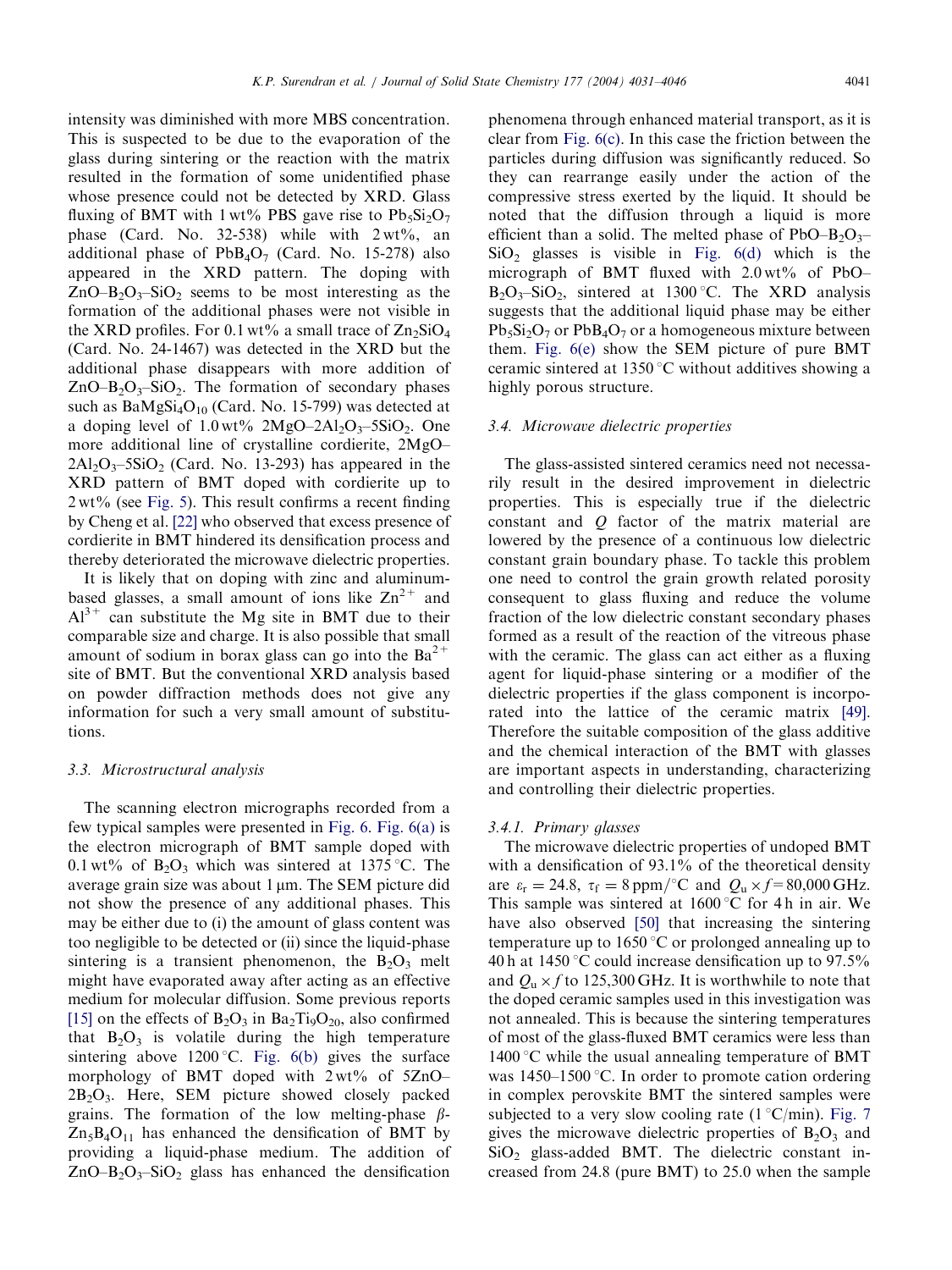<span id="page-11-0"></span>was added with  $0.2 wt\%$  of boric oxide and further addition resulted in a decrease of it. On the other hand, the  $\varepsilon_r$  was considerably decreased with  $SiO<sub>2</sub>$  addition.

The temperature coefficients of resonant frequency  $(\tau_f)$  and dielectric constant  $(\tau_g)$  are related by the relation,

$$
\tau_{\rm f} = -(\tau_{\rm \varepsilon}/2 + \alpha_{\rm T}), \qquad \qquad (6)
$$

where  $\alpha_T$  is the thermal expansion coefficient of the glass–ceramic composite. In amorphous materials the dielectric constant increased with temperature due to the relatively weak bonding structure. With a finite value of the thermal expansion coefficient the  $\tau_{\varepsilon}$  will have high positive values which eventually makes  $\tau_f$  of most of the glassy materials negative [\[27\]](#page-15-0). The  $\tau_f$  of BMT decreases with  $B_2O_3$  and  $SiO_2$  addition, approached more negative values when doping level of the glass exceeded. It is interesting to note in Fig. 7 that  $\tau_f$  was close to zero  $(+ 2.4$  and  $-1.3$  ppm/°C respectively) for samples mixed with 0.5 and 1.0 wt% of  $B_2O_3$ .

The quality factor of BMT increased for small amounts of B<sub>2</sub>O<sub>3</sub>. For 0.5 wt% of B<sub>2</sub>O<sub>3</sub> addition  $Q_n \times f$ reached 124,700 GHz. The unloaded quality factor decreased with further addition of  $B_2O_3$  glass where the densification factor also followed a similar trend (see [Fig. 2](#page-6-0)). The effect of  $SiO<sub>2</sub>$  glass in BMT on the other hand destroyed its cation ordering (see [Table 2\)](#page-4-0) and severely deteriorated the microwave quality factor (Fig. 7).

# 3.4.2. Binary glasses

The variation of the dielectric properties of BMT as a function of weight percentage of the binary glass additives is given in [Fig. 8.](#page-12-0) In the case of binary systems like  $5ZnO-2B_2O_3$ ,  $ZnO-B_2O_3$  and  $B_2O_3-SiO_2$ , the dielectric constant which is an indicator of the various polarization phenomena of the ceramic, increases slightly with glass addition. On adding  $0.5 \text{ wt} \%$  of 5ZnO–2B<sub>2</sub>O<sub>3</sub> glass, the measured values of  $\varepsilon_r$  increased to 25.4 and then gradually decreased to 24.5 with 2.0 wt% of the additive. The maximum values of  $\varepsilon_r$  for BMT doped with  $B_2O_3-SiO_2$  and  $ZnO-B_2O_3$  were 25.1 and  $25.3$  for 0.1 and  $0.2 \text{ wt\%}$  of the additives, respectively. For all other binary glasses the dielectric constant decreased with increasing concentration of the glass additive. For sodium diborate decahydrate glass, the lowest value of dielectric constant was observed as 16.4 (for  $2 \text{ wt\%}$  of the Na<sub>2</sub>O–2B<sub>2</sub>O<sub>3</sub> · 10H<sub>2</sub>O). It is worthwhile to note that the behavior of dielectric constants of the glass-fluxed ceramics do not exhibit any direct relationships with the intrinsic dielectric properties of the glass systems [\(Table 1\)](#page-2-0).

Unlike primary glasses, anomalous behavior of  $\tau_f$  is observed when BMT is doped with binary glass compositions. In the case of borosilicate glass, the  $\tau_f$ increased with glass content and approached values as high as  $+33.6$  ppm/°C (for 2.0 wt% B<sub>2</sub>O<sub>3</sub>–SiO<sub>2</sub>) while



Fig. 7. Variation of microwave dielectric properties of BMT as a function of primary glass addition.

for the same concentration of aluminosilicate it is 14.8 ppm/ $\degree$ C. For very small amount of ZnO–B<sub>2</sub>O<sub>3</sub>, the  $\tau_f$  has negative values while it increased to 9.8 ppm/ °C with 2.0 wt% glass addition. The  $\tau_f$  first decreased to 3.4 and then increased to 14 ppm/ $\mathrm{C}$  with aluminosilicate glass doping. The irregular variation of  $\tau_f$  in some glass-added ceramics are attributed to the formation of additional phases formed as a result of the reaction of the glass with BMT matrix. In the case of sodium borate addition, the  $\tau_f$  of BMT showed negative values (see [Fig.](#page-12-0) [8\)](#page-12-0). Among binary glass compositions, the temperature coefficient of resonant frequency showed steady values only in the case of  $5ZnO-2B_2O_3$  addition.

The unloaded quality factor of BMT increased to  $Q_u \times f=136,500$  GHz with 0.2 wt% of ZnO–B<sub>2</sub>O<sub>3</sub> addition. With small amount of  $Al_2O_3-SiO_2$  addition a slight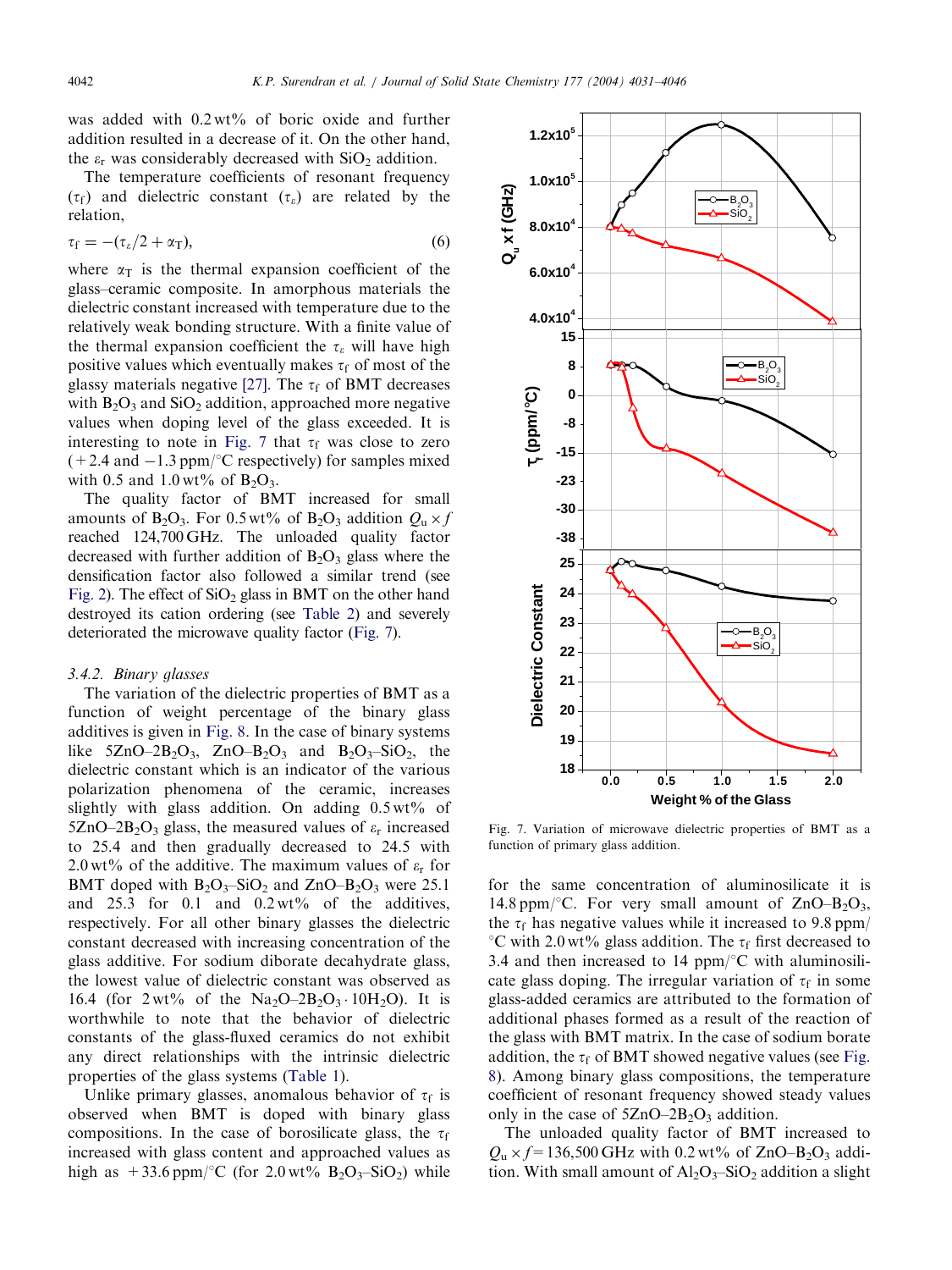

<span id="page-12-0"></span>

Fig. 8. Variation of microwave dielectric properties of BMT as a function of binary glass addition.

improvement of microwave quality factor  $(Q<sub>u</sub> \times f=109,200 \text{ GHz})$  was observed. It is interesting to note that the quality factor of BMT increased steadily with  $5ZnO-2B_2O_3$  content. It is believed that the formation of the low melting  $\beta$ -Zn<sub>5</sub>B<sub>4</sub>O<sub>11</sub> has been beneficial to the materials transport mechanism in these glass-fluxed ceramics. The best microwave property among binary glass-added BMT ceramic was recorded for 1.0 wt% 5ZnO–2B<sub>2</sub>O<sub>3</sub> addition where the  $Q_u \times f$  was 141,800 GHz. The addition of alkali glass was found to deteriorate the microwave dielectric properties of BMT ceramics. The XRD studies revealed the presence of unidentified compositions. In alkali borate glass [\[25\]](#page-15-0), the oscillation of the alkali ion was limited by crystal bonding while in the vitreous state they were loosely held in the interstices of the glassy network which were relatively free to oscillate with external field. This can lead to extensive dielectric losses. When such lossy

amorphous material was incorporated into the low-loss BMT, the dielectric loss quality of the latter can increase.

#### 3.4.3. Ternary glasses

The influence of the additional satellite phases formed consequent to the interaction of the glass with the ceramic matrix played a significant role in controlling the microwave dielectric properties of the ternary glassfluxed BMT. The evolution of the dielectric properties of BMT added with ternary glass compositions are given in Fig. 9. For glass systems like BaO–B<sub>2</sub>O<sub>3</sub>–SiO<sub>2</sub>, ZnO–  $B_2O_3-SiO_2$  and  $2MgO-2Al_2O_3-SiO_2$  the dielectric constant slightly increases for small values of the glass content and then decreases as the presence of glass in the



Fig. 9. Variation of microwave dielectric properties of BMT as a function of ternary glass addition.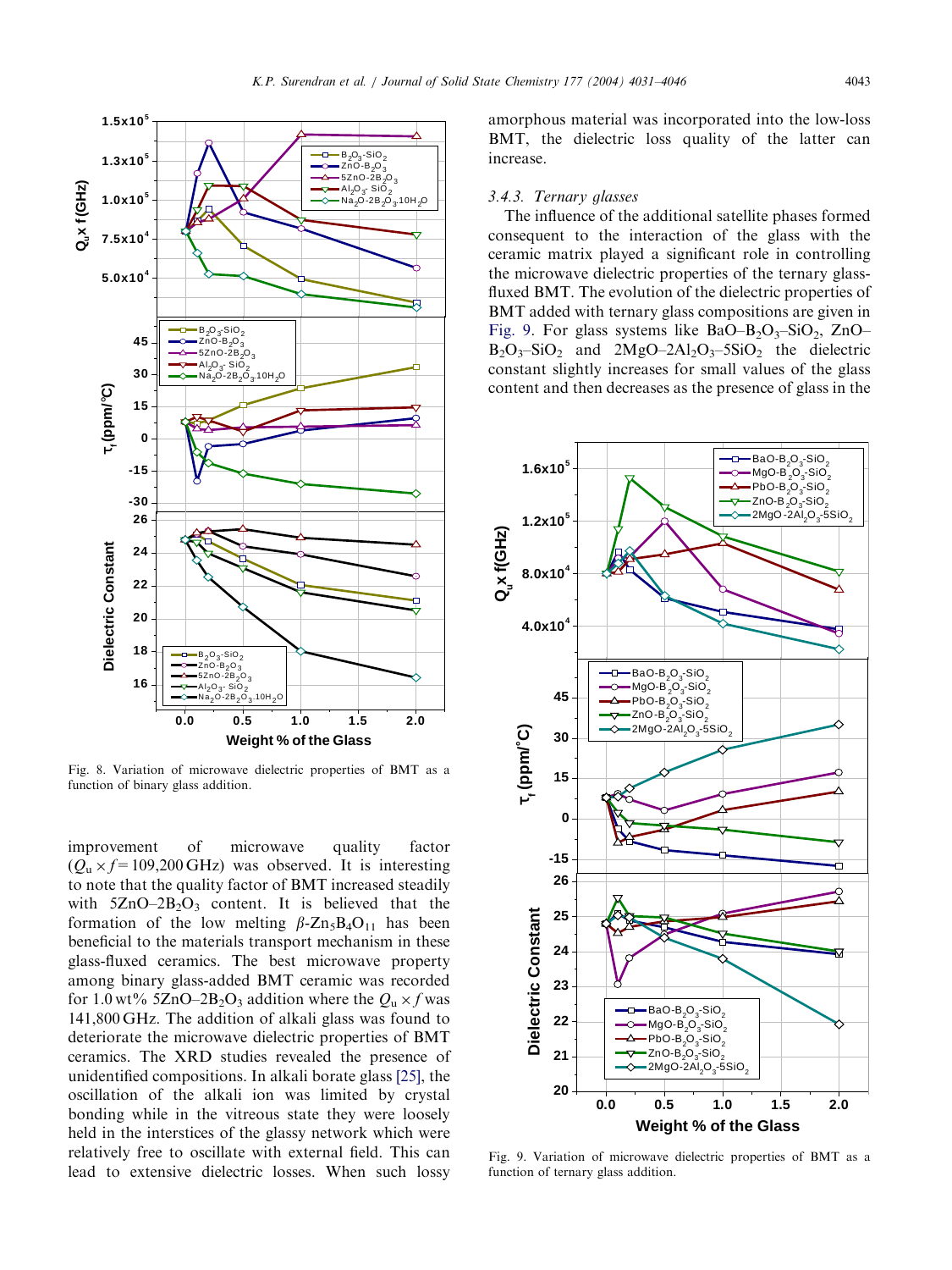mixture increases. But the percentage decrease in  $\varepsilon_r$  is more for cordierite glass which can be due to the formation of additional phases such as  $BaMgSi<sub>4</sub>O<sub>10</sub>$ . For MgO–B<sub>2</sub>O<sub>3</sub>–SiO<sub>2</sub> addition,  $\varepsilon$ <sub>r</sub> decreased to 23.0 with 0.2 wt% of the glass due to the formation of  $Mg_3(BO_3)_2$ phase and then increased. In the case of  $PbO-B_2O_3$ - $SiO<sub>2</sub>$  doping also, the dielectric constant decreased slightly which may be due to the formation of  $Pb_5Si_2O_7$ and  $PbB_4O_7$  phases.

The temperature coefficient of resonant frequency of the glasses decreased from 8 to  $-17.4$  ppm/ $\mathrm{^{\circ}C}$  for BaO–B<sub>2</sub>O<sub>3</sub>–SiO<sub>2</sub> and to –8.6 ppm/°C for ZnO–B<sub>2</sub>O<sub>3</sub>– SiO<sub>2</sub> when they were added up to 2 wt%. A minimum  $\tau_f$ value of 1.3 ppm/ $\degree$ C has been found in 1.0 wt% of  $PbO-B<sub>2</sub>O<sub>3</sub>$ –SiO<sub>2</sub> glass mixed BMT. It has already been reported [\[27\]](#page-15-0) that the temperature coefficient of all these glasses were negative. The  $MgO-B_2O_3-SiO_2$ -fluxed BMT showed an initial dip in the  $\tau_f$  values which may be due to the presence of  $Mg_3(BO_3)$  secondary phase. It is interesting to note that a similar anomaly has been observed in the variation of dielectric constant of BMT with  $MgO-B_2O_3-SiO_2$  glass incorporation. The temperature coefficient of resonant frequency of cordierite  $(Mg_2Al_4Si_5O_{18})$ -doped BMT was positive and increased with increasing amount of cordierite. This is surprising since cordierite is reported [\[53\]](#page-15-0) to have a negative  $\tau_f$ .

The unloaded quality factor of  $0.2 \text{ wt\% ZnO} - B_2O_3$ SiO<sub>2</sub> glass-added BMT was around  $Q_{\text{n}} \times f$ = 152,800 GHz. This result is most interesting as it revealed that this ternary glass system provides an ideal wetting medium for the liquid-phase sintering of complex perovskite BMT. The XRD patterns showed no additional peaks except superstructure reflections representing an ordered crystal structure formed with cation order parameter 0.843 [\(Fig. 3](#page-7-0)). There has been similar reports about the ideal wetting characteristics of  $ZnO-B<sub>2</sub>O<sub>3</sub>$ –SiO<sub>2</sub> with other low-loss ceramics like [\[51\]](#page-15-0)  $TiO<sub>2</sub>$  and [\[20\]](#page-15-0) MgTiO<sub>3</sub>–CaTiO<sub>3</sub>. It must be noted that the addition of other ternary additives also resulted in an increase in the  $Q_u \times f$  value from 80,000 GHz (of pure unannealed BMT). The best quality factors measured with the addition of other ternary glass dopants were given by  $Q_u \times f = 96,500$  for BaO–B<sub>2</sub>O<sub>3</sub>–SiO<sub>2</sub> (0.2 wt%), 119,900 for  $MgO-B_2O_3-SiO_2$  (0.5 wt%), 103,100 for PbO–B<sub>2</sub>O<sub>3</sub>–SiO<sub>2</sub> (1.0 wt%) and 97,300 for 2MgO–  $2Al_2O_3 - 5SiO_2$ . The microwave quality factor of most of the glass-added dielectrics decreased when the doping level of the glass increased due to the formation of the satellite phases formed. It is worthwhile to remember that Cheng et al. [\[22\]](#page-15-0) made a similar observation, who attributed the poor performance of dielectric properties of BMT fluxed with MgO–CaO–SiO<sub>2</sub>–Al<sub>2</sub>O<sub>3</sub> (MCAS) was probably due to the decomposition of MCAS glass into cordierite phase which can eventually damage the microwave quality factor of the ceramic. In general, in glasses the main cause of dielectric loss is associated with

deformation loss mechanism [\[27\]](#page-15-0) and introduction of a lossy glass into the ceramic may aggravate the loss of the ceramic.

In a previous report, Ra et al. [\[54\]](#page-15-0) suggested that Bsite cation ordering is not the primary factor that influences the observed microwave dielectric loss in BMT. They attributed dielectric loss of this ceramic to the atomic level point defect induced from raw material impurities, processing etc. The variation of the cation order factor and unloaded quality factor of three typical glasses such as  $B_2O_3$  (primary),  $5ZnO-2B_2O_3$  (binary) and  $ZnO-B<sub>2</sub>O<sub>3</sub>-SiO<sub>2</sub>$  (ternary) are plotted in Fig. 10. Since the variation of the quality factor and cation order



Fig. 10. Variation of unloaded quality factor and ordering parameter of BMT doped with  $B_2O_3$ ,  $5ZnO-2B_2O_3$  and  $ZnO-B_2O_3-SiO_2$  as a function of weight percentage of the additive.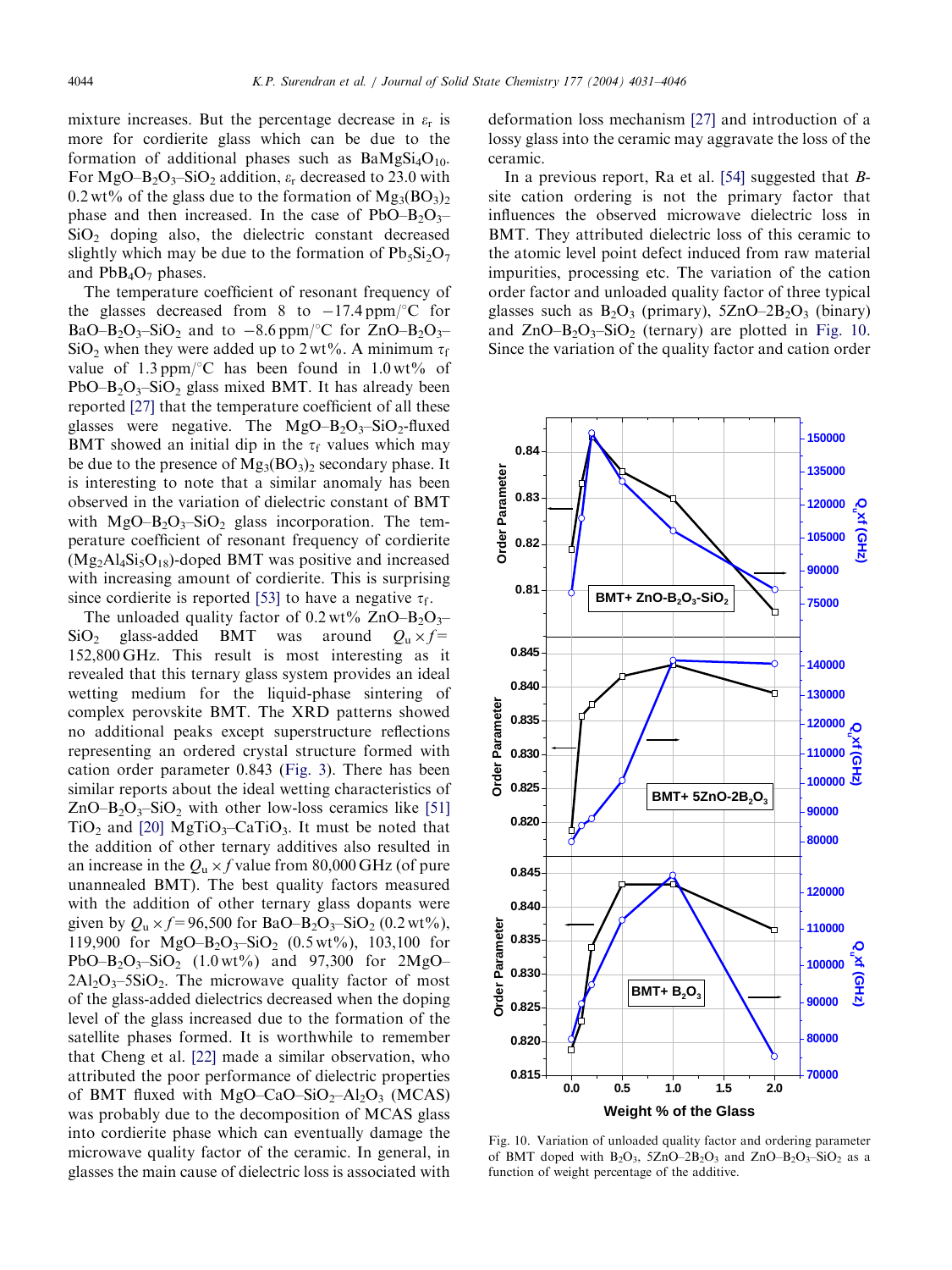parameter follows a more or less similar trend within the limits of experimental error, it is evident that B-site cation ordering of  $Mg^{2+}$  and  $Ta^{5+}$  is the fundamental requirement for high quality factor in complex perovskite BMT ceramics. Moreover, this result gives justification to the procedure of calculation of order parameter using Eq. (4) which use the ratio of intensity of superstructure (100) line and fundamental reflection (110,102).

It must be remembered that the reduction in sintering temperature in this research report was not sufficient enough for applications in multilayer structures using LTCC technique where the sintering temperature must be less than 961  $\degree$ C which is the melting point of silver electrode. Furthermore, the amount of liquid-phase content was not adequate for complete liquid-phase sintering to occur. But in most of the advanced ceramics, the amount of liquid phase produced at the time of firing is kept typically below 5 vol<sup>%</sup> to safeguard the physical or electrical properties from deterioration as a result of additional phase formation at the grain boundaries [\[37\].](#page-15-0) The present investigation is useful in selecting the right glass compositions that aid vitreous sintering in complex perovskite BMT ceramics.

# 4. Conclusion

The liquid-phase sintering aspects of complex perovskite BMT is investigated. Different weight percentage of glasses such as  $B_2O_3$ ,  $SiO_2$ ,  $B_2O_3-SiO_2$ ,  $ZnO-B_2O_3$ ,  $5ZnO-2B_2O_3$ ,  $Al_2O_3-SiO_2$ ,  $Na_2O 2B_2O_3 \cdot 10H_2O$ ,  $BaO-B_2O_3-SiO_2$ ,  $MgO-B_2O_3-SiO_2$ ,  $PbO-B_2O_3-SiO_2$ ,  $ZnO-B_2O_3-SiO_2$  and  $2MgO-A_2$  $Al_2O_3$ –5SiO<sub>2</sub> were added to calcined BMT precursor. The effect of glass fluxing on the phase evolution, densification, cation ordering, microstructure and microwave dielectric properties of BMT is investigated.

- In conventional solid-state synthesis, sintering at high temperatures  $1625-1675$  °C for several hours and annealing up to several days are needed to stabilize the ordered high  $Q$  phase of BMT ceramics. The sintering temperature of BMT ceramics was reduced to about 1300 from 1650  $\degree$ C with glass additives. The BMT ceramics when doped with glass systems such as  $B_2O_3$ , ZnO– $B_2O_3$ , 5ZnO–2B<sub>2</sub>O<sub>3</sub> and ZnO–B<sub>2</sub>O<sub>3</sub>–SiO<sub>2</sub> and sintered in the temperature range  $1300-1450^{\circ}$ C showed ordered perovskite structure without any annealing. Thus the cost of production of BMT can be reduced by using glass additives without any deterioration in the microwave dielectric properties.
- Best densification of about 98.7% of the theoretical density was observed for  $B_2O_3$ -added ceramics. Reasonably good densification was observed for  $ZnO-B_2O_3-SiO_2$ , 5 $ZnO-2B_2O_3$  glass additives. Den-

sification of BMT was poor with  $SiO_2$ , Na<sub>2</sub>O–  $2B_2O_3 \cdot 10H_2O$  and  $2MgO-2Al_2O_3-5SiO_2$  glass additions.

- Glass addition suppressed the formation secondary phases such as  $Ba<sub>5</sub>Ta<sub>4</sub>O<sub>15</sub>$  and  $Ba<sub>7</sub>Ta<sub>6</sub>O<sub>22</sub>$ . A small amount of glass additive such as  $B_2O_3$ , ZnO– $B_2O_3$ ,  $5ZnO-2B_2O_3$ ,  $ZnO-B_2O_3-SiO_2$  did not produce additional phases when sintered with BMT while the others such as  $SiO_2$ ,  $B_2O_3-SiO_2$ ,  $Al_2O_3-SiO_2$ ,  $Na_2O 2B_2O_3 \cdot 10H_2O$ ,  $BaO-B_2O_3-SiO_2$ ,  $MgO-B_2O_3-SiO_2$ ,  $PbO-B_2O_3-SiO_2$  and  $2MgO-Al_2O_3-SiO_2$  reacted with BMT matrix forming additional phases.
- Certain glasses like  $B_2O_3$ , 5ZnO–2B<sub>2</sub>O<sub>3</sub>, ZnO–B<sub>2</sub>O<sub>3</sub>–  $SiO<sub>2</sub>$  enhanced the cation ordering which had fairly good microwave dielectric properties while some other glasses like  $SiO_2$ ,  $Al_2O_3-SiO_2$ ,  $Na_2O 2B_2O_3 \cdot 10H_2O$  and  $2MgO-Al_2O_3-SSiO_2$  severely destroyed the cation order. This observation emphasized the fact that B-site cation ordering of  $Mg^{2+}$  and  $Ta^{5+}$  is the fundamental requirement for high quality factor in complex perovskite BMT ceramics. The microwave quality factor is found to be directly related to the order parameter.
- The microwave dielectric properties of pure unannealed BMT  $(\varepsilon_r = 24.8, \tau_f = 8 \text{ ppm}/^{\circ}\text{C}$  and  $Q_u \times f = 80,000 \text{ GHz}$  was improved when it was doped with 1.0 wt% of  $B_2O_3$  ( $Q_u \times f = 124,700$  GHz,  $\varepsilon_r = 24.2$ , and  $\tau_f = -1.3$  ppm/°C). The unloaded Q factor of  $0.2 \text{ wt\%}$  ZnO–B<sub>2</sub>O<sub>3</sub>-doped BMT is 136,500 GHz while that of 1.0 wt% of  $5ZnO-2B_2O_3$ -added ceramic is  $Q_u \times f = 141,800 \text{ GHz}$ . The best microwave quality factor is observed for  $ZnO-B_2O_3$  $SiO<sub>2</sub>$  (ZBS) glass-added ceramics which can act as a perfect liquid-phase medium for the sintering of BMT. The microwave dielectric properties of 0.2 wt% ZBS-added BMT dielectric is  $Q_u \times f = 152,800 \text{ GHz}$ ,  $\varepsilon_{\rm r} = 25.5$ , and  $\tau_{\rm f} = -1.5$  ppm/°C.

The sintering temperature is brought down to about 1300 from 1650 °C by the addition of a small amount of glass. However, this sintering temperature is much higher than that required for LTCC applications. A possible difficulty in achieving the LTCC temperature may be the presence of the refractory tantalum in the BMT matrix. The results indicate that possibility of lowering the sintering temperature further down for LTCC applications by adding large amounts of glasses. Addition of such glasses not only lowers the sintering temperature but also decreases the dielectric constant and quality factor considerably.

# Acknowledgments

The authors are grateful to Mr. P. Guruswami for recording XRD patterns and Dr. Anna-Karin Axelsson